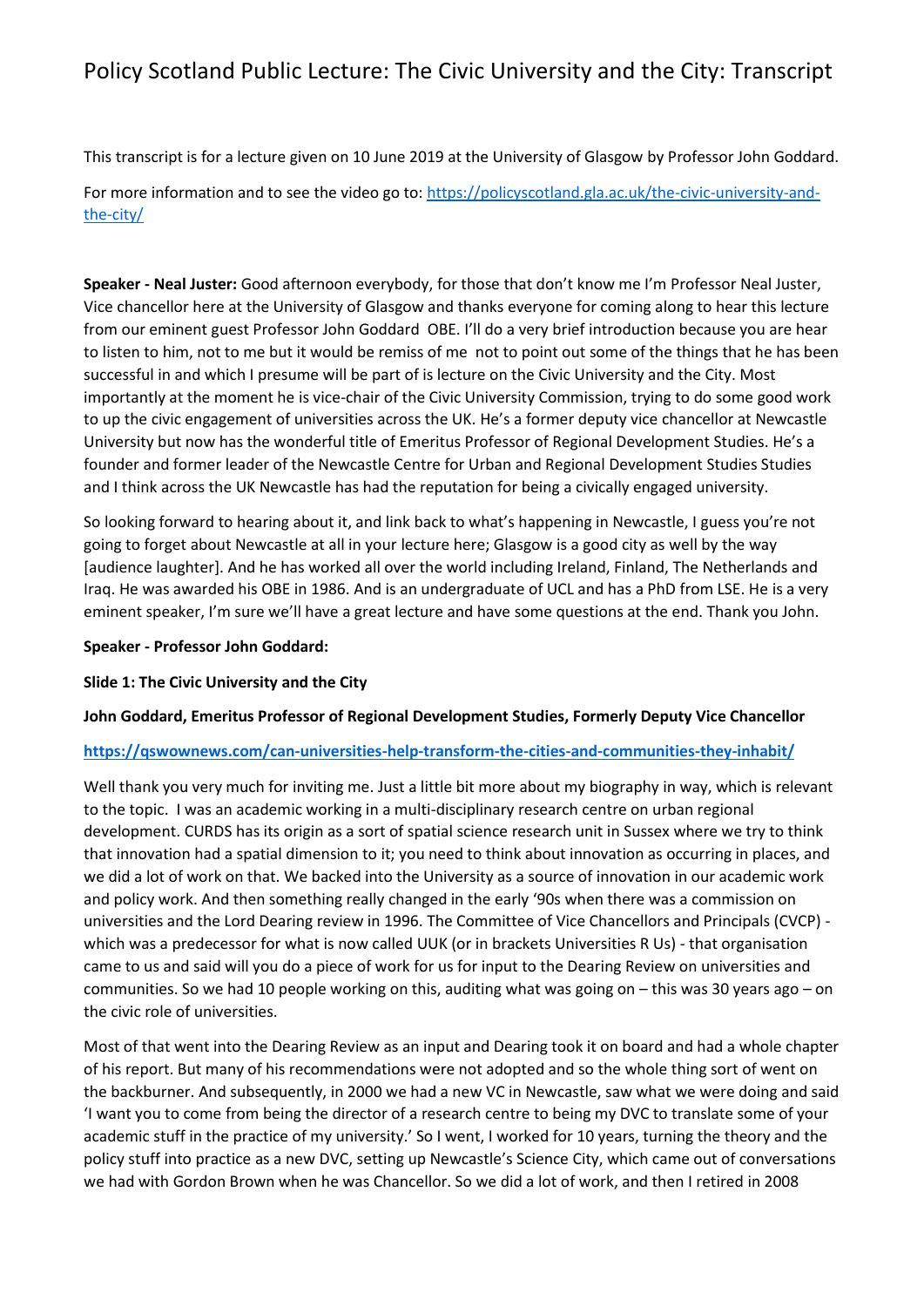when I was 65, and then went back into the academy doing academic work and research and policy and practice on all that sort of stuff, And I'm going to share with you some of my insights from that more recent period. But I would say, in the context of impact, I could not have written the stuff I have in books, if I had not, in practice, done it. So I learned from doing and so I think this whole process, by which the academy moves backwards and forwards between the world of thought and action, is pretty, pretty important.

Ok, I'm going to go through a lot of stuff. If you want to find out what I'm saying and you want to read it, that link there – QS Wow News - QS is the global rankings system for universities – you know that ranking system , league tables and all the rest of it. Out of the blue, they phoned me up and said they're going around the world, and everywhere they are going collecting this data, everyone is talking about the civic university; how do universities re-engage with their communities is a global issue. And basically everything I am going to say, is in a more easy to consume form in that link, and it's in a glossy magazine as well which will be in the VC's office.

And the other thing I should say, partly why I am here and why this is a global issue; I spoke on platform in Torino with Anton Muscatelli. It was a conference on universities and cities. There are a lot of these conferences around the world, which this one was to bring together a European network of mayors of cities and vice chancellors or rectors of European universities, and I was the in-between, the bridge between those two worlds, and so out of that I discussed with Anton whether we could establish some sharing experience so that's part of the reason I'm here.

#### **Slide 2: Outline**

- **Research, policy & practice communities**
- **Universities as urban 'anchor' institutions**
- **Tensioned themes**
- **Universities and the development of cities**
- **Opening out the university 'black box'**
- **International policy perspectives**
- **Academic practise**
- **Universities and the leadership of place**
- **UK policy context – The Civic University Commission, Civic University Agreements and learning from Wales**
- **Newcastle University Engagement & Place**

So what I'm going to talk about is a lot of stuff and I'm going to go quite fast. Looking at the research, policy and practice communities; looking at universities as urban anchor institutions - and there are a lot of tensions in this, in the academic world and the city and regional development world - and think about the role of the universities in the development of cities, not just the university in the city but the development *of* the city. And my experience in my research, is that when I go and talk to local authorities and universities – I've done a lot of work around the world for the OECD and the European Commission - by and large the outside world doesn't understand universities. They are 'black boxes' and the two worlds pass each other like ships in the night. By and large public authorities and municipalities don't understand universities and, by and large, most universities don't understand the cities and local government, so I'm going to open out the university black box.

The international policy context is evolving around that; what academics actually do as opposed to the practice, as opposed to the policy; something about the university on the leadership of place; an then end up with something from the Civic University Commission and particularly the civic university agreements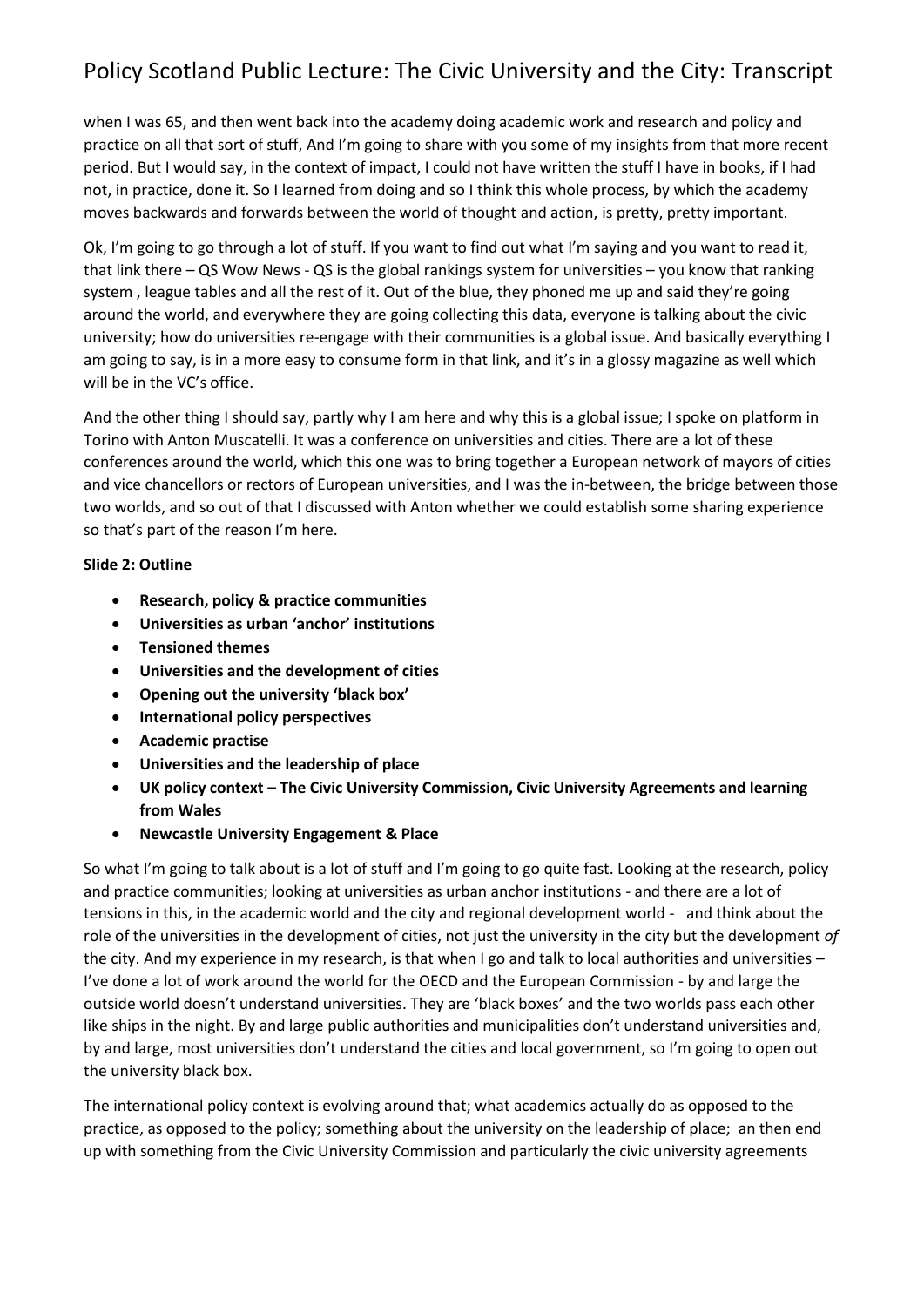which is one of our policy recommendations; and I've just got one slide on Newcastle. I'm not going to do a lot on Newcastle.

### **Slide 3: Two separate knowledge and policy communities…**

**Showing a see-saw diagram with the university at the top, pushing down, with this information** 

- **Domain: Education and Research**
- **Focus: University as an institution**
- **Seeking: International Academic Excellence**

**And the city at the bottom, pushing up, with this information**

- **Domain: Territorial Development**
- **Focus: City and regional development**
- **Seeking: Answers to societal ills**

Ok, I think the first point, building on that, is that there are two separate knowledge and policy communities working here. There are the people who are interested, as I was, in the city and city and regional development, backed into the university as an institution for tackling some of the challenges confronting cities. On the other side is a whole body of… The policy domain around that tends to be people interested in city development, ministries responsible for cities and to a lesser degree those responsible for innovation… then the other body of knowledge a research is those people who study the university as an object of study and other policymakers around, and these two communities are totally separate. And I have spent most of my past 20 years straddling both of those worlds and its really quite challenging. You try putting a research proposal in to a research programme in higher education on city development and you'll get knocked out of the research grant application by the people who are specialists in higher education research. And most the people interested in city and regional development – they will pooh-pooh the role of universities. It's very interesting!

What have I done? I have written two books.

**Slide 4: Cover of The University and the City by John Goddard and Paul Vallance, published by the Regional Studies Association and Routledge, and the text: "Looking into the university from the city, 2013. This book is based on original research into the experience of the UK and selected English provincial cities, with a focus on the role of universities in addressing the challenges of environmental sustainability, health and cultural development. The case studies are set in the context of reviews of the international evidence on the links between universities and the urban economy, their role in 'place making' and in the local community."**

Looking into the university from the city, this is a book really that is an outside-in perspective, with a focus on the role of universities in tackling the challenges of environmental sustainability, health and cultural development with case studies of English cities.

**Slide 5: Cover of The Civic University: The Policy and Leadership Challenges, edited by John Goddard, Ellen Hazelkorn, Louise Kempton, Paul Vallance, followed with the text "Looking outwards from the university to society, 2016. An edited volume of case studies of 8 eight institutions in four European countries (Newcastle, University College London, Amsterdam, Groningen, Aalto, Tampere, Trinity College Dublin, Dublin Institute of Technology)**

**The focus is on the 'what' and 'how' of civic engagement, particularly the vision and mission, leadership, management and governance, organisation, financial and human resource policies and practises required**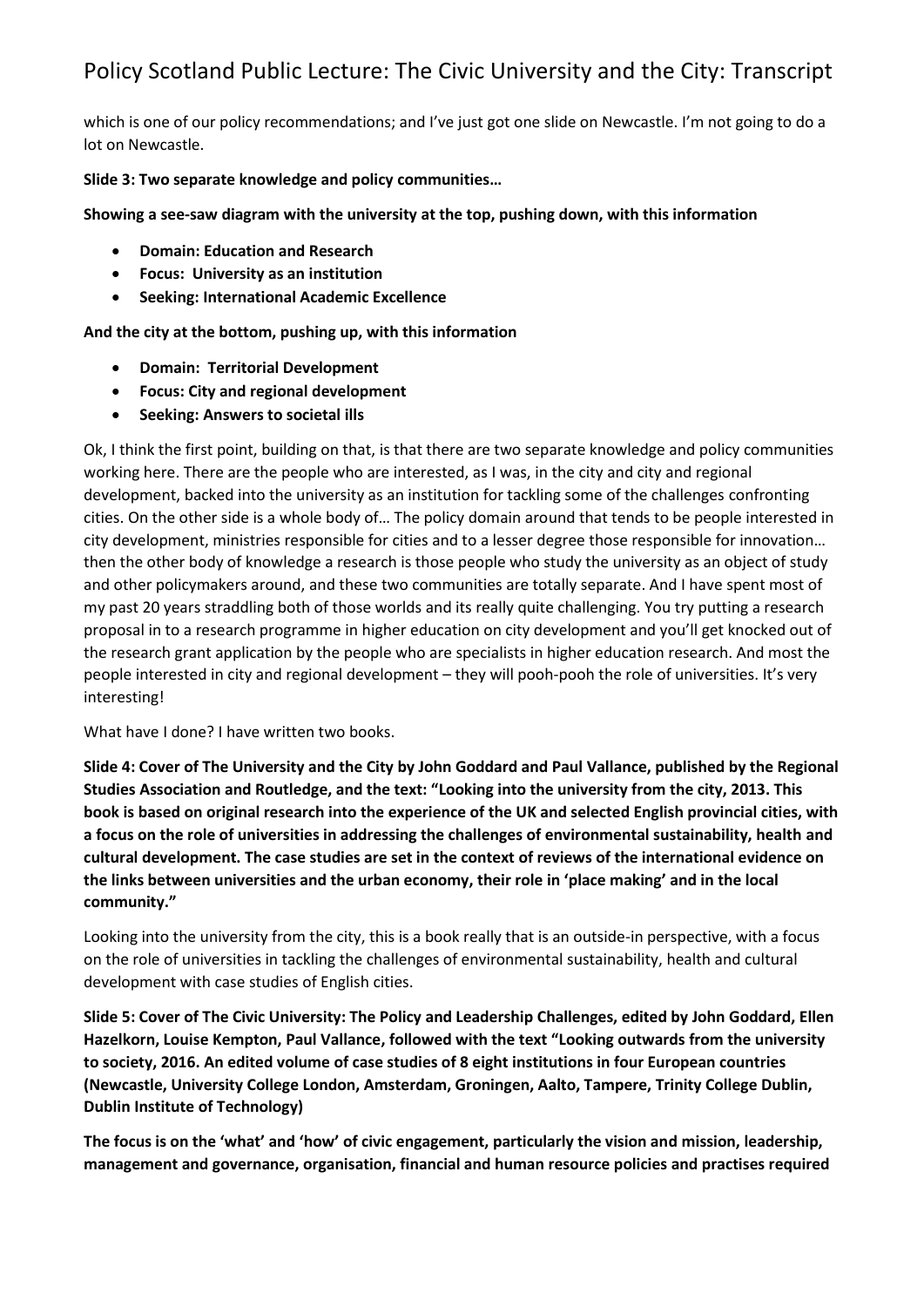## **to mobilise the academic community to meet the needs of the wider society locally, nationally and globally."**

Then the next book I did was an inside-out perspective so these go to those wo policy communities. This is case studies of eight cities and the focus is on the what and how of civic engagement, particularly vision, mission, leadership, management , governance, organisation and human resources, and 'how do you mobilise the academy and motivate the academy to work with their citizen communities?' So that's the second book and I'll summarise some of the findings.

## **Slide 6: Universities as urban anchor institutions**

The language - and I agree I could give a whole lecture on the language of anchor institutions but it has become the, and frankly I think we did coin it in the first book, the notion of the university as an anchor institution. It's a concept that is quite helpful in bridging these two separate worlds.

## **Slide 7: Policy perspective: Universities as urban 'anchor' institutions**

- **'Anchor institutions' are large locally embedded institutions, typically non-governmental public sector, cultural or other civic institutions that are of significant importance to the economy and the wider community life of the cities in which they are based.**
- **They generate positive externalities and relationships that can support or 'anchor' global economic activity in the locality**
- **'Anchor institutions do not have a democratic mandate and their primary missions do not involve regeneration or local economic development. Nonetheless their scale, local rootedness and community links are such that they can play a key role in local development and economic growth representing the 'sticky capital' around which economic growth strategies can be built' (UK Work Foundation)**
- **Institutions that are of the city not just in the city**

So anchor institutions – this was a definition that was originally developed by the UK Work Foundation – "Anchor institutions are large locally embedded institutions, typically non-governmental public sector, cultural or other civic institutions that are of significant importance to the community and" - I underline the and – "and the wider community life of the cities in which they are based."

Two key phrases there – 'locally embedded' and 'the economic and the social' and so how do these two worlds come together? The classic example in the US is the discourse about what is called 'eds and meds'. And so universities do not have a democratic mandate, our boards are not elected by the electorate, regeneration is not a core function of universities nevertheless our scale, local rootedness potentially and community links are such that we can play a key role in local development and economic growth, and - a nice phrase here - in the context of the globalisation of the economy and society we still have sunk investment in our particular places and the scale of that is significant.

### **Slide 8: What does anchoring imply for universities?**

- **Relationships with other institutions that inhabit the city**
- **Normative questions about the need for academic practise (research & teaching) to be of relevance to the place in which practitioners live and work as citizens**
- **Exploration of a more broadly conceived territorial development process than just economic growth and competitiveness**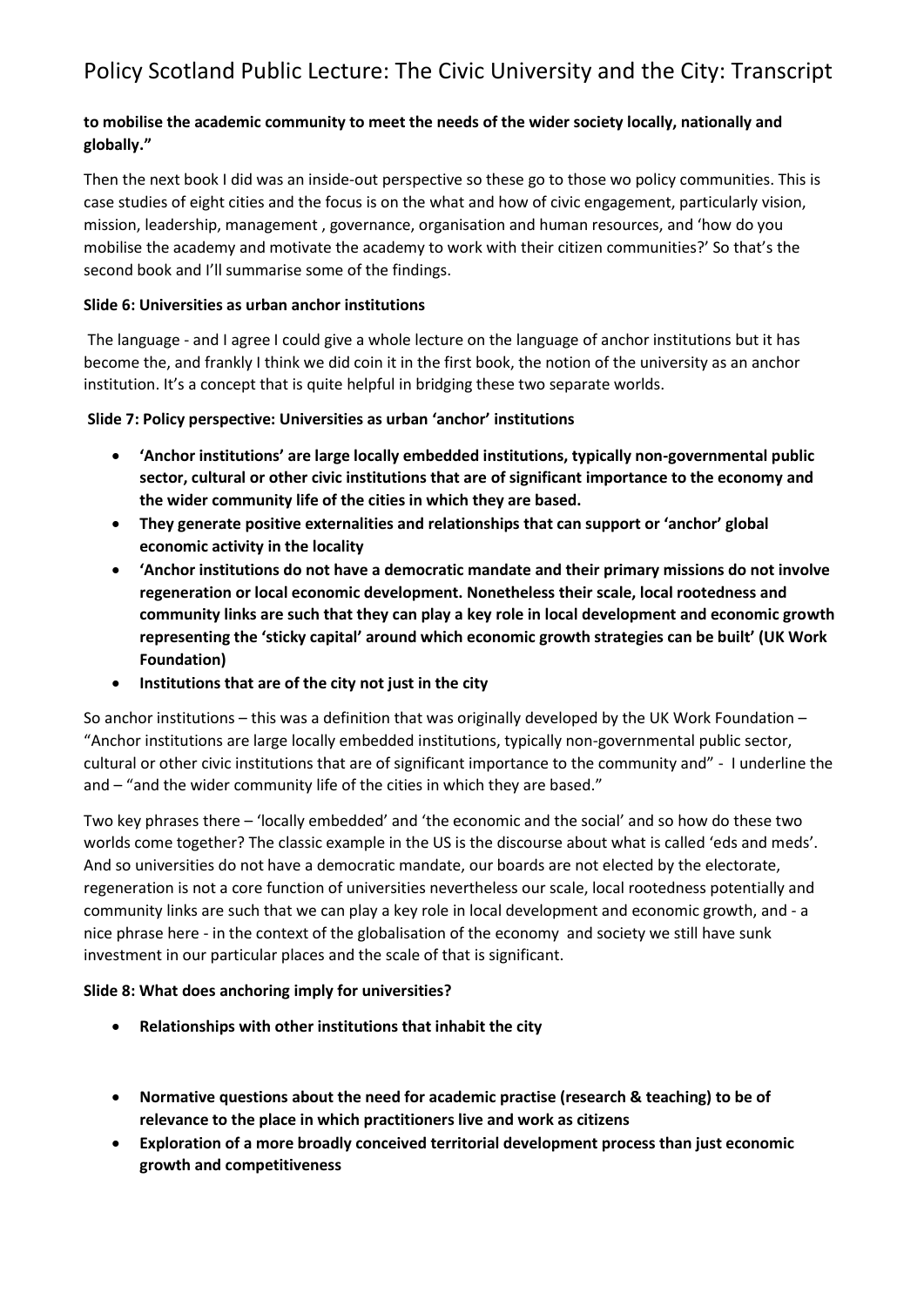## • **Interrelated physical, social and cultural dimensions**

So what does anchoring imply for universities? Well, it implies relationships with other institutions that inhabit the city.

Secondly, normative questions about the need for academic practice – research and teaching – to be relevant to the place in which the practitioners live and work as citizens. Now that's quite a loaded phrase. Because I used to, when I was DVC, go round to the academy and say 'what does it mean to you in terms of your research and teaching to be a citizen of Newcastle?' 'Oh I hadn't really thought about that'. So this notion that you are a citizen as an academic of place is really quite important.

Thirdly, exploration of a more broadly conceived territorial development process than just economic growth and competitiveness. Most of the stuff about universities and cities has been about the economic impact, jobs generated , economic competitiveness. But it's not just only about that; its also issues about social inclusion and community engagement.

And lastly, in thinking about anchoring you need to think about the physical imprint, you know, the buildings. It was an interesting experience this morning going to Olympia, I'm very interested in your science and innovation district, and social and cultural dimensions. And you can't separate the economic, cultural, social, the built environment and it's all interconnected.

#### **Slide 9: Tensioned themes**

**Slide 10: The normative question. Nature Editorial (2010) "Why do so many scientists ignore the needs of our cities... researchers who benefit from the opportunities in cities should ask what can they give back" (pp83-84)**

### **<https://www.nature.com/articles/467883b>**

But there are tensions here. Let's start with the normative question. A fantastic paper – way back in 2010 – in a top scientific journal called *Nature* where they wrote this piece, an editorial, asking 'why do so many scientists ignore the needs of our cities?... researchers who benefit from the opportunities in cities should ask what can they give back'. That was stunning in my university. Many of the scientists were 'hang on, wait a minute'. This was quite useful. This was their journal saying you're benefitting from all the externalities, the vitality of the cities, what do you give back to it? Very interesting.

#### **Slide 11: The University and the public good**

**"We treat our opportunities to do research not as a public trust but as a reward for success in past studies. Rewards for researchers are deeply tied up with the production of academic hierarchy and the relative standing of institutions."**

**"Public support for universities is based on the effort to educate citizens in general, to share knowledge, to distribute it as widely as possible in accord with publicly articulated purposes."**

### **Calhoun , Thesis 11 (2006)**

The reason why there's not much, why academics, by and large, in certain universities turn their backs on the cities is this quote by Craig Calhoun who was the director of the London School of Economics

"We treat our opportunities to do research not as a public trust but as a reward for success in past studies. Rewards for researchers are deeply tied up with the production of academic hierarchy and the relative standing of institutions."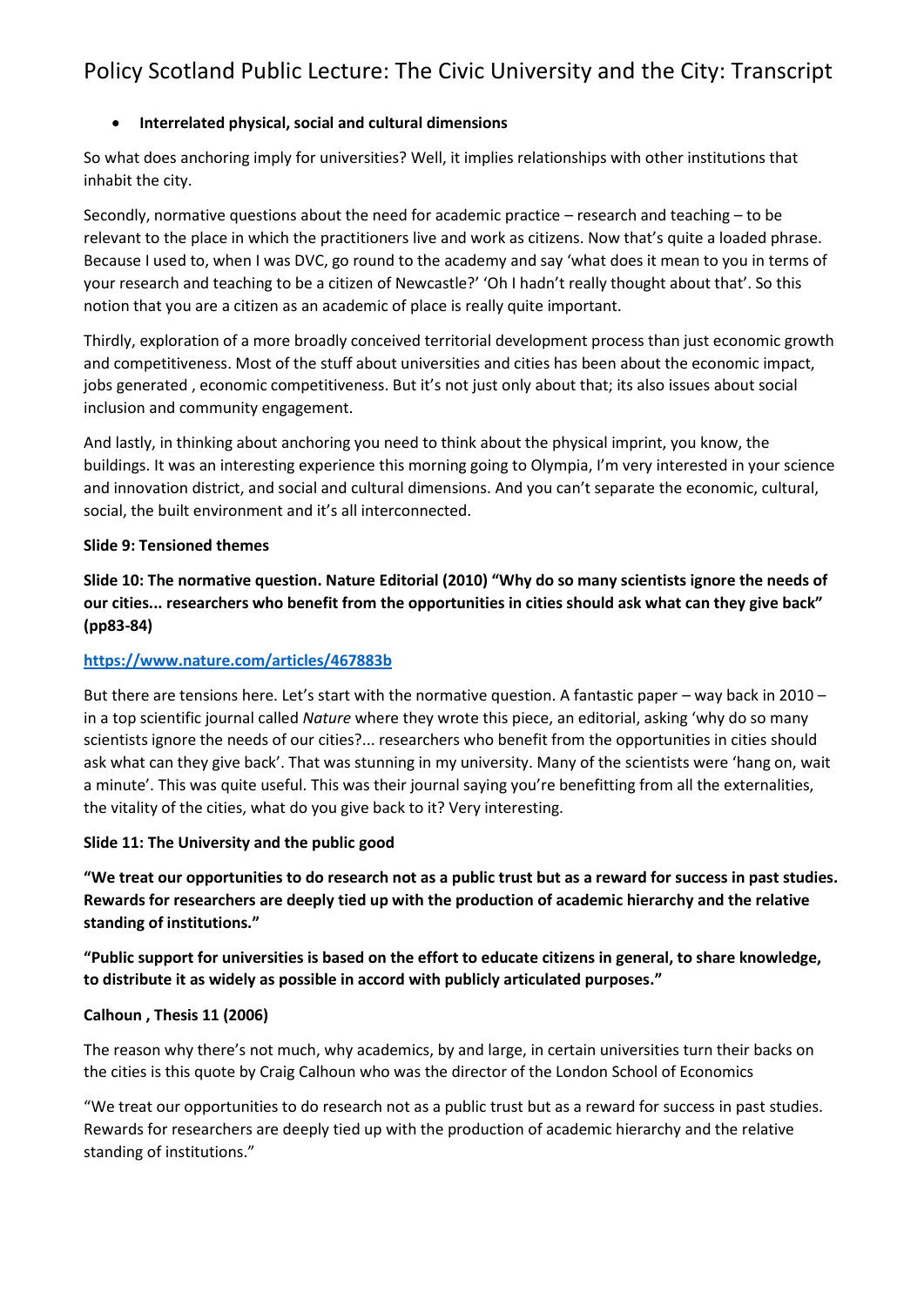So the whole hierarchy of universities – just a little anecdote to start with. The REF was introduced by Margaret Thatcher when Ken Baker who was Minister of Education. She wanted to classify universities into arts, research, and teaching institutions, and Ken Baker said you don't need to do this from the top down, leave it to the academics – she wanted a hierarchy of institutions – the academics will produce it for you. [audience laughter] We produced the hierarchy through the REF and all the resource allocation that goes with it. So we're guilty.

But "public support for universities is based on the effort to educate citizens in general, to share knowledge, to distribute it as widely as possible in accord with publicly articulated purposes". Pretty important.

It's in a journal called Thesis 11 and if you know your Marx, you'll know what that thesis is about.

### <https://journals.sagepub.com/doi/abs/10.1177/0725513606060516>

### **Slide 12: The public value of social sciences**

**"The use of the adjective 'public' not only implies fundamental questions about accountability but also poses additional queries about to whim we, as social scientists, should feel accountable... Public social science has both a research and teaching agenda and involves a commitment to promote the public good though civic engagement."** 

### **John Brewer: The public value of social sciences (2013)**

Very interesting, a more recent book, is by John Brewer, in Belfast, a book on the public value of social sciences.

'The use of the adjective 'public' not only implies fundamental questions about accountability but also poses additional queries about to whim we, as social scientists, should feel accountable... Public social science has both a research and teaching agenda' – research *and* teaching – 'and involves a commitment to promote the public good though civic engagement.'

So this is a challenge to the social scientists amongst us.

### **Slide 13: Tensioned themes in the academic literature and policy on universities and cities**

- **Passive local physical, social and economic impacts (campus footprint, students in the city, employment generation) vis a vis active engagement in the development of the city**
- **Economic vis a vis more holistic views of engagement with civil society (community development, social inclusion, urban governance, health and well being, cultural life)**
- **The 'external' civic role of the university vis a vis 'internal' processes within the university and state higher education policies that shape these external relations**

But if you go and look at the literature, which I have reviewed, and there are endless papers about this and in the books. There's quite a deal of tension in that. There's a lot of emphasis on the economic impact of the university.

Loads and loads of money spent by universities with consultants saying how many jobs we generate, what's the economic impact - and that *is* an important element – but it's largely passive: we just happen to be here.

Versus an active engagement in the development of the city. To what extent is the university an active player in the development of the city, just not a passive player?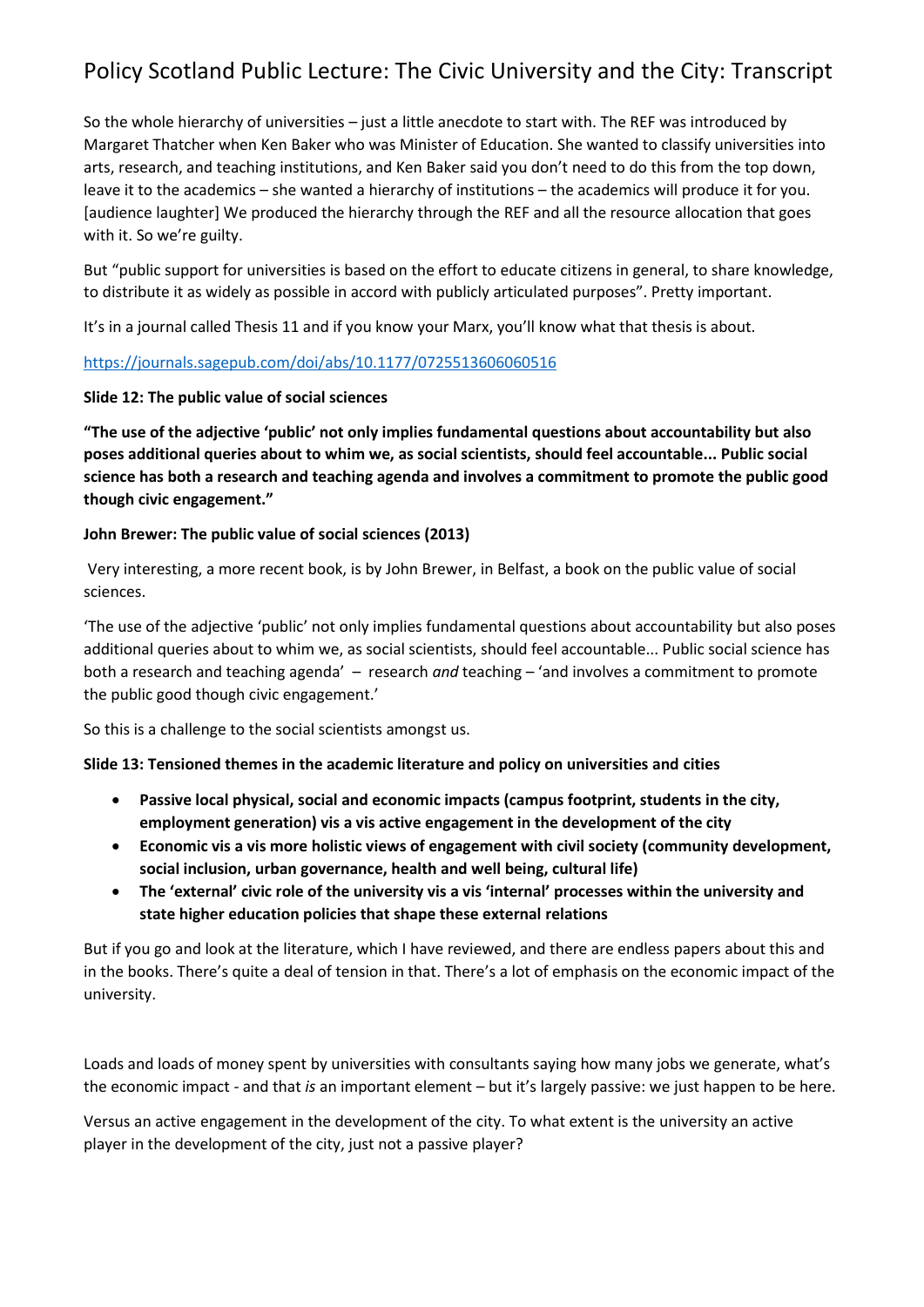And economic versus a more holistic view is the engagement with civil society: community development, social inclusion, urban governance, health and wellbeing, and cultural life. So those are important holistically and that has to be in the ambit.

And the other bullet point , in the literature which I have already referred to, is the external civic role of the university; these are the internal processes in the university, and particularly, universities are mesmerised by state policies so we talked over lunch about the role of Scottish Funding Council, issues of research and the REF, and those systems, and so we are in those particular silos but there are other sets of agendas that are equally important.

### **Slide 14: Thomas Bender on the University and the City**

**"I propose that we understand the university as semi-cloistered heterogeneity in the midst of uncloistered heterogeneity (that is to say the city…). Because of this difference, relations between the two are necessarily tense, and they cannot be assimilated into one another. To do so, either practically or conceptually, is to empty each of its distinctive cultural meaning and falsify the sociology of each" (Bender 1988)**

I like this quote from the first book ever on the university and the city, by Thomas Bender, and I think it's important that we understand that we don't lose the identity of the university as an institution with in the city

He proposes that we understand the university as "semi-cloistered heterogeneity in the midst of uncloistered heterogeneity (that is to say the city…)"

## Jane Jacobs and all that.

"Because of this difference, relations between the two are necessarily tense, and they cannot be assimilated into one another. To do so, either practically or conceptually, is to empty each of its distinctive cultural meaning and falsify the sociology of each"

So what we're saying is we have two entities – the city and the university – they are distinct but how you intertwine them is really very challenging.

### **Slide 15: Elaboration of the themes**

- **The university as an institution AND a set of academic sub-groups (a loosely coupled organisation)**
- **The role of physical sites and regeneration projects in facilitating or inhibiting university economic and community engagement in the city**
- **Inter institutional relationships between multiple universities and other HEIs especially in large cities**
- **The inter-disciplinarity of many urban challenges and the institutional tension with existing disciplinary based academic structures (e.g sustainable or age friendly cities)**
- **The role of intermediary organisations inside OR outside of the university in linking the university and the city (e.g. Technology Transfer Offices / science park organisations/ on or off- campus theatres)**
- **The city and its various communities as collaborators or passive sources for academic research, teaching and knowledge exchange**

So elaborating on these themes, the university is an institution *and* a set of academic sub-groups. Most, you tend with universities like this one, are loosely coupled organisations.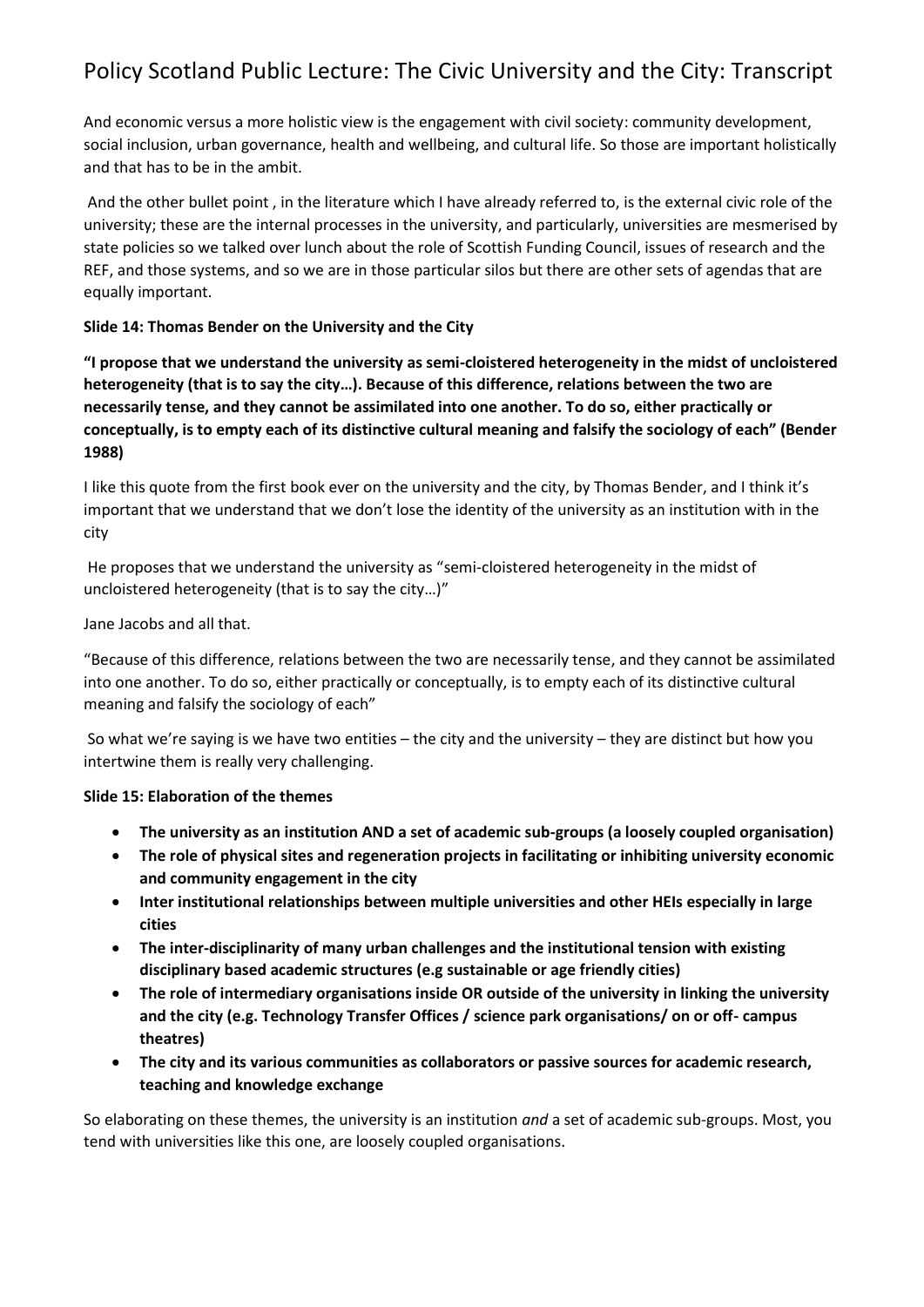The role of physical sites and regeneration projects – which we've been talking about today – in facilitating or inhibiting university economic and community engagement in the city. There are some science parks around the world which are basically not at all facilitating this boundary between the university. How you physically design these things is critically important.

Institutional relationships between multiple universities and other HEIs especially in large cities. We've had an interesting discourse here this morning about the universities in this city and how they are working together or not for the broader benefit of the city.

The inter-disciplinarity of many urban challenges and the institutional tension with existing disciplinary based academic structures. So if you take an example like an age-friendly city or a sustainable city those, by definition, are trans-disciplinary but we still sit mostly in disciplinary silos.

Next, the role of intermediary organisations inside or outside of the university in linking the university and the city. So, I had a fantastic morning at the Olympia site which seems to be a very good intermediary structure. For structures that are in or off campus, and you have many, inside the university, that are really quite challenging structures, particularly technology transfer organisations that are wedded to a linear model of research commercialisation, and relatively little support for the public engagement side.

Lastly you have the city and its various communities as collaborators. Or, as is often the case, passive sources for academic research, teaching and knowledge exchange so how do we collaborate with the external stakeholders in the co-production of knowledge?

### **Slide 16: Universities and the development of cities**

OK let's just unpack that a bit.

#### **Slide 17: Universities and the development OF cities**

- **1. Place and community**
- **2. Innovation and urban economic development**
- **3. Social development**
- **4. Opening out the university 'black box'**

Place and community…

These are four themes in the book – the first book – and I haven't got time to unpack all of these but I'll just touch on some of them.

#### **Slide 18: Place and community**

- **Expansion of HE in the 20th / 21st Centuries an important dynamic in the physical development of cities – including new university cities**
- **Suburbanisation of campuses and/or spatial fragmentation in large cities**
- **The traditional campus as a 'semi-cloistered ' space in the midst of the city dedicated to meeting the work and leisure needs of student and academic communities**
- **But more recent pressures to open out the campus to the city**
- **University estate development practises reconciling the competing demands for teaching and research space and student accommodation with those of external communities**
- **University use of the status of an embedded "anchor institution" to lever non- HE funding for capital projects**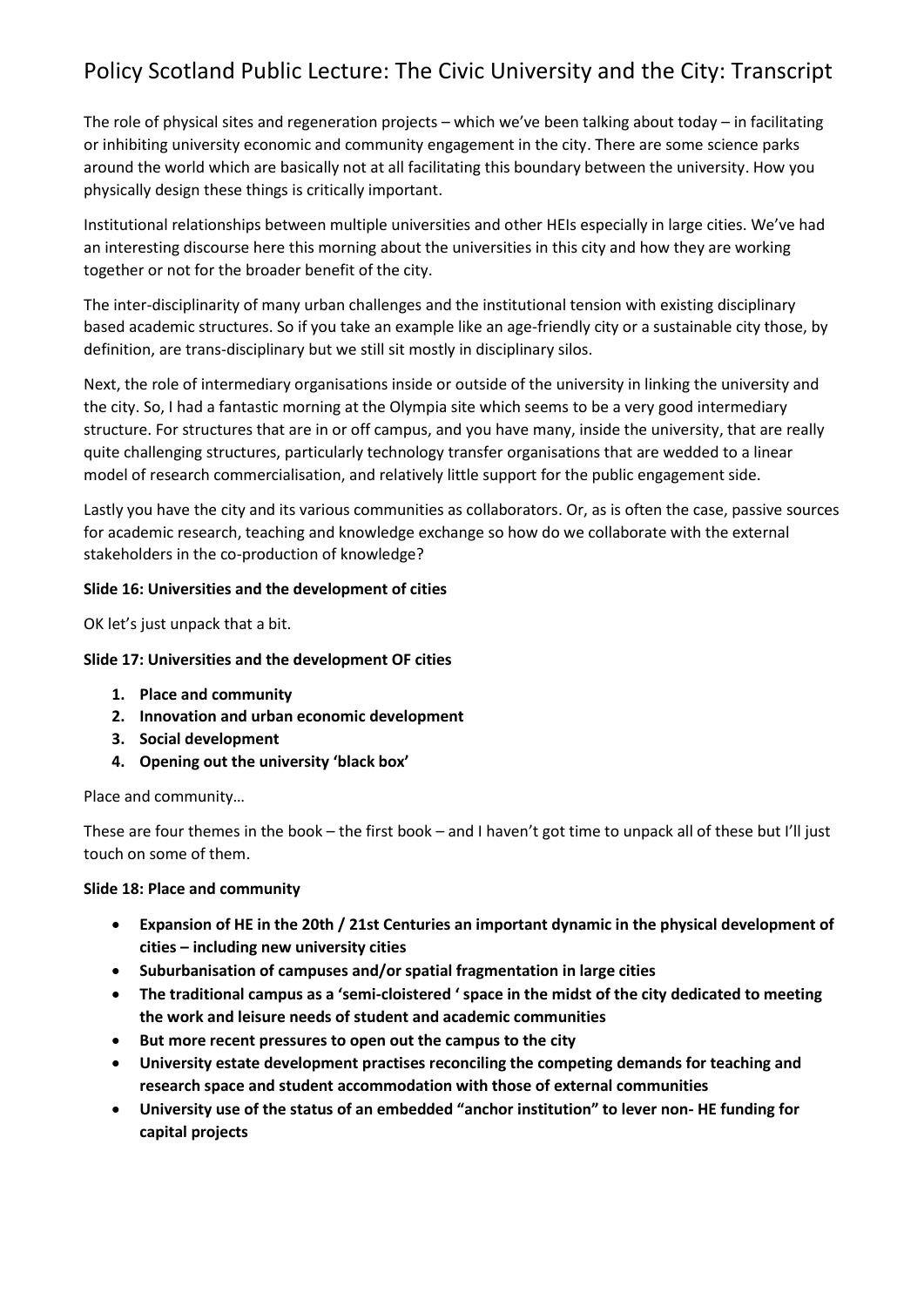Place and community: if you look at the history, it's really very important. I didn't realise that Glasgow University started off in the east end and moved into the city centre way back. I don't think a lot of people know that so you have to understand the history of institutions and the development to their campuses.

And so we have new university cities, you have surburbanisation of campuses or the spatial fragmentation in large cities where you have multiple campuses.

I'm doing work with Birmingham University which is a campus university, doesn't have a presence in the city centre. They acquired a building there which is going to be their hub.

The traditional campus as a 'semi-cloistered' space in the midst of the city dedicated to meeting the work and leisure needs of student and academic communities. It is very, very interesting: all the money that has been invested as a result of fees in UK university campus, a competitive advantage has largely been fairly internally orientated. You know, how you make it a nice place for the students to come, and creating almost a separate world.

But there are pressures to open out the campus to the city. And where the university estate departments operate in all this is extremely interesting because they have their own dynamic, they do the estates. Once you start building buildings, I can tell you because we've built a big science centre, buildings get their own logic and the organisational processes are really quite challenging. And I was pleased to learn that there is a joint arrangement between the estates department in my university and the estates department in Glasgow University who are sharing experience, and I've only just found out about that, on how to do this sort of stuff.

And what quiet often happens is that universities want some extra money so they go to urban regeneration companies to get some money to do what they want to do and not what the urban regeneration companies want. So there are some quite tricky issues about how external funding is used in this domain.

### **Slide 19: Buildings and spaces that are conducive to collaborative innovative research: geography matters**

### **Graphics showing geographical layout and networks of co-authorship and co-inventors**

### **+ business partners, interns, business advisors…?**

### • **Caludel et al. (2017) An exploration of collaborative scientific production at MIT through spatial organization and institutional affiliation PLoS ONE 12(6): e0179334. <https://doi.org/10.1371/journal.pone.0179334>**

I threw this slide in because I do think – it's from MIT – because part of the whole issue, and I and my colleague Georgiana Varna in planning and landscape at Newcastle and was here, the whole design of campuses is critically important in how you can get these different groups to come together, how your buildings are open to outside world. This from MIT shows for co-authorship, proximity matters, so actually how people get to together, not only within the academy but with the outside world. How you design buildings that are open to the outside world? I could go on at length about that!

### **Slide 20: Universities as urban innovation actors**

- **Shift from mode 1 (linear) to mode 2 (co-production) knowledge creation and open innovation raises opportunities of relations with local actors from the city**
- **Multi-faceted functions of the university as an educational and cultural institution not just a knowledge producer**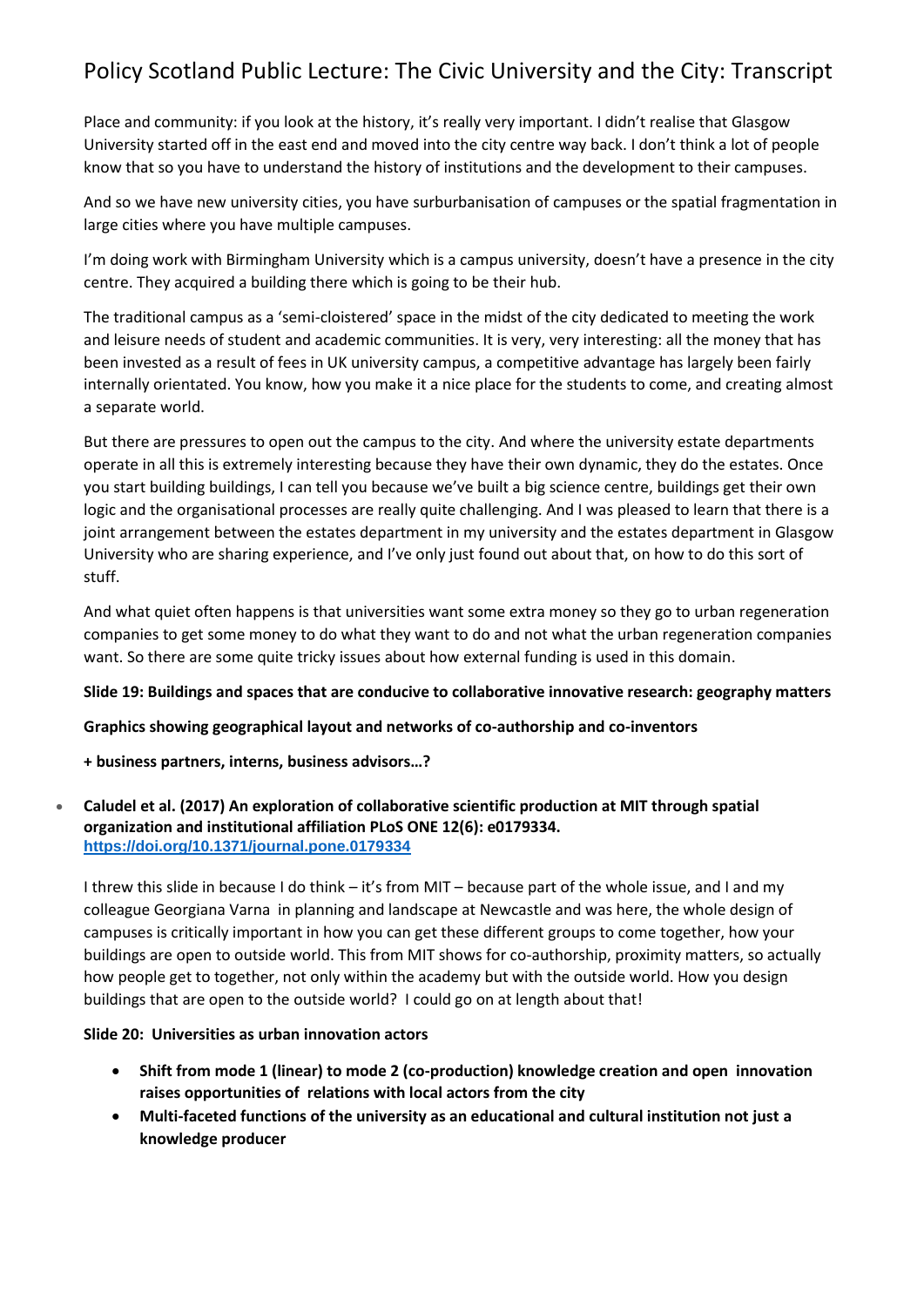- **Joining up direct commodification of knowledge via spin outs etc. with human capital upgrades in the urban labour market and social capital that builds trust and co-operative norms in local economic governance networks**
- **The "developmental" as well as "generative" role of universities**
- **University influence on the city based political, institutional and network factors that shape innovation processes beyond input of knowledge capital**

Then just a little bit about urban innovation. This is pretty well known I guess but basically the shift from mode 1 - linear – to mode 2 - co-production of knowledge and open innovation **-** raises opportunities of relations with local actors from the city.

So if you want to contribute to innovation you need to do some work with your local communities**.** And this implies that the university, multiple functions of the university, as an educational and cultural institution not just a knowledge producer. So I have been asking questions with my colleagues today in Glasgow 'how does the work you're doing get embedded in the learning and teaching programmes of the university?' and we have uncovered a whole set of very interesting things about Masters dissertations with students working with community groups as part of their Masters programmes.

Joining up direct commodification of knowledge via spin-outs, which tends to be the focus of much of this stuff, with human capital development and the labour market – the skills agenda broadly speaking – we haven't touched on that a lot but actually 'how do you get - if you have innovations in the productive sphere – are you skilling people up to make use, in local companies, of those technologies?'

And also, very important this, the social capital that builds trust and -co-operative norms in local governance networks. What we have observed in many studies I have done of the universities is that this trust-based relationships take a long time to build. What tends to happen is that projects are funded, they are fixed term, you go in and do some work with communities and business and then you pull out again. And so this whole notion of building sustainable partnerships raises fundamental questions about how these sustainable relationships are funded. And this relates to, what is some times in the literature called, not just the generative role of the university in generating new models of knowledge, even with partners, but the developmental role of the university as a civic institution, its influence on the political, institutional and network factors that shape innovation processes beyond the narrow definition of knowledge capital and I think in this university – I'm going to flatter you now – it's very important to have someone doing that sort of stuff in what Des [McNulty] does. You have someone who can walk between all of these worlds as an interlocutor in developing this broader perspective.

## **Slide 21: The way we innovate is changing**

**Picture of factory - Elberfelder Farbenfabriken vorm. Friedrich Bayer & Co - and of Bell Labs, Holmdel, NJ and an arrow pointing to other pictures labelled user innovation, innovation in services, social innovation and open innovation**

And why is this all important? Because the way we are innovating is changing.

This is a Mickey Mouse slide from NESTA from a time ago but basically we are going from one model of innovation through to one where we have user innovation, innovation in services, social innovation and open innovation.

A lot of language about that and I could give you a whole lecture about this!

## **Slide 22: Open Innovation**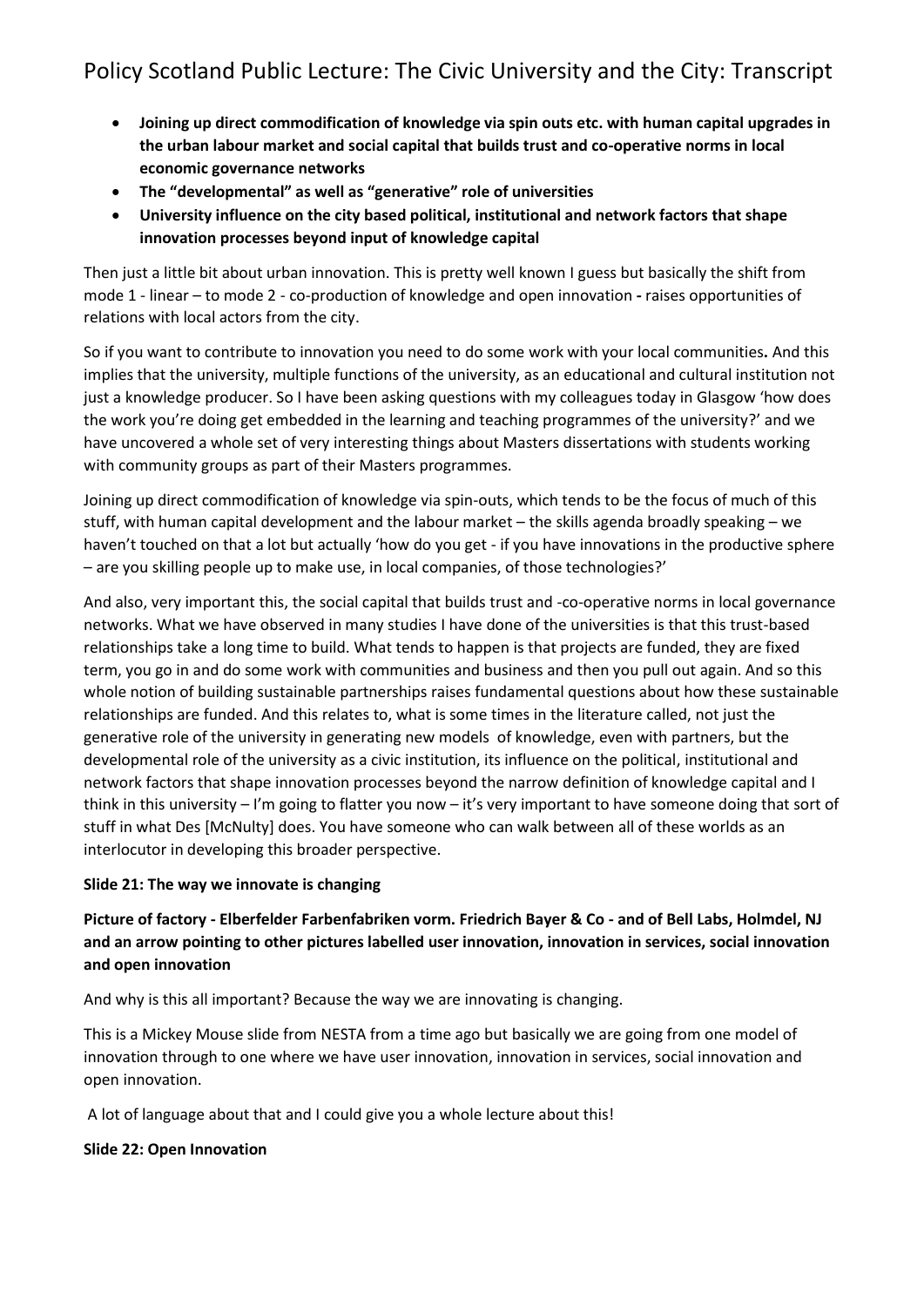**"Open Innovation 2.0 (OI2) is a new paradigm based on a Quadruple Helix Model where government, industry, academia and civil participants work together to co-create the future and drive structural changes far beyond the scope of what any one organization or person could do alone. This model encompasses also user-oriented innovation models to take full advantage of ideas' cross-fertilisation leading to experimentation and prototyping in real world setting"**

#### **European Commission**

But just a few headlines. Open innovation is (no longer) a 'new paradigm, based on a Quadruple Helix Model where government, industry, academia and civil participants work together to co-create the future and drive structural changes far beyond the scope of what any one organization or person could do alone.'

So not just the university, not just the local government, not just business, not just citizens groups but the lot working together. It's a 'model that encompasses also user-oriented innovation models to take advantage of ideas' cross-fertilisation leading to experimentation' - trying things out – you have the What Works centre here – 'and prototyping in real world setting'.

That captures the sort of thing that I think is going on here, in a bit of, maybe, jargon.

### **Slide 23: Citizens and 3 Os strategy - Open Innovation, Open Science, and Open to the World**

#### **Open Innovation**

**"An invention becomes an innovation only if users become a part of the value creation process. Notions such as 'user innovation', as coined by Eric von Hippel, emphasize the role of citizens and users in the innovation processes as 'distributed' sources of knowledge. This kind of public engagement is one of the aims of the Responsible Research and Innovation programme in Horizon 2020."**

## **[https://ec.europa.eu/digital-single-market/en/news/open-innovation-open-science-open-world-vision](https://ec.europa.eu/digital-single-market/en/news/open-innovation-open-science-open-world-vision-europe)[europe](https://ec.europa.eu/digital-single-market/en/news/open-innovation-open-science-open-world-vision-europe) p. 13**

I'm going to skip this.

#### **Slide 24: Social innovations as processes and outcomes**

*"Social innovations are innovations that are social in both their ends and their means…new ideas (products, services and models) that simultaneously meet social needs (more effectively than alternatives) and create new social relationships or collaborations.* 

*The process of social interactions between individuals undertaken to reach certain outcomes is participative, involves a number of actors and stakeholders who have a vested interest in solving a social problem, and empowers the beneficiaries. It is in itself an outcome as it produces social capital"* **(BEPA, 2010: 9-10, italics added)**

And the other thing that comes up in the literature is social innovation; 'innovations that are both social in their ends and means - new ideas, products, service and models' - in the way in which services are delivered, particularly in the health area – 'that simultaneously meet social needs (more effectively than alternatives) and create new social relationships or collaborations.'

So this whole notion of working together, participatively, to solve a social challenge empowers the actors to work together.

**Slide 25: Innovation Now: Europe's Mission to Innovate, 2016 (Madelin Review) A critique of the linear model**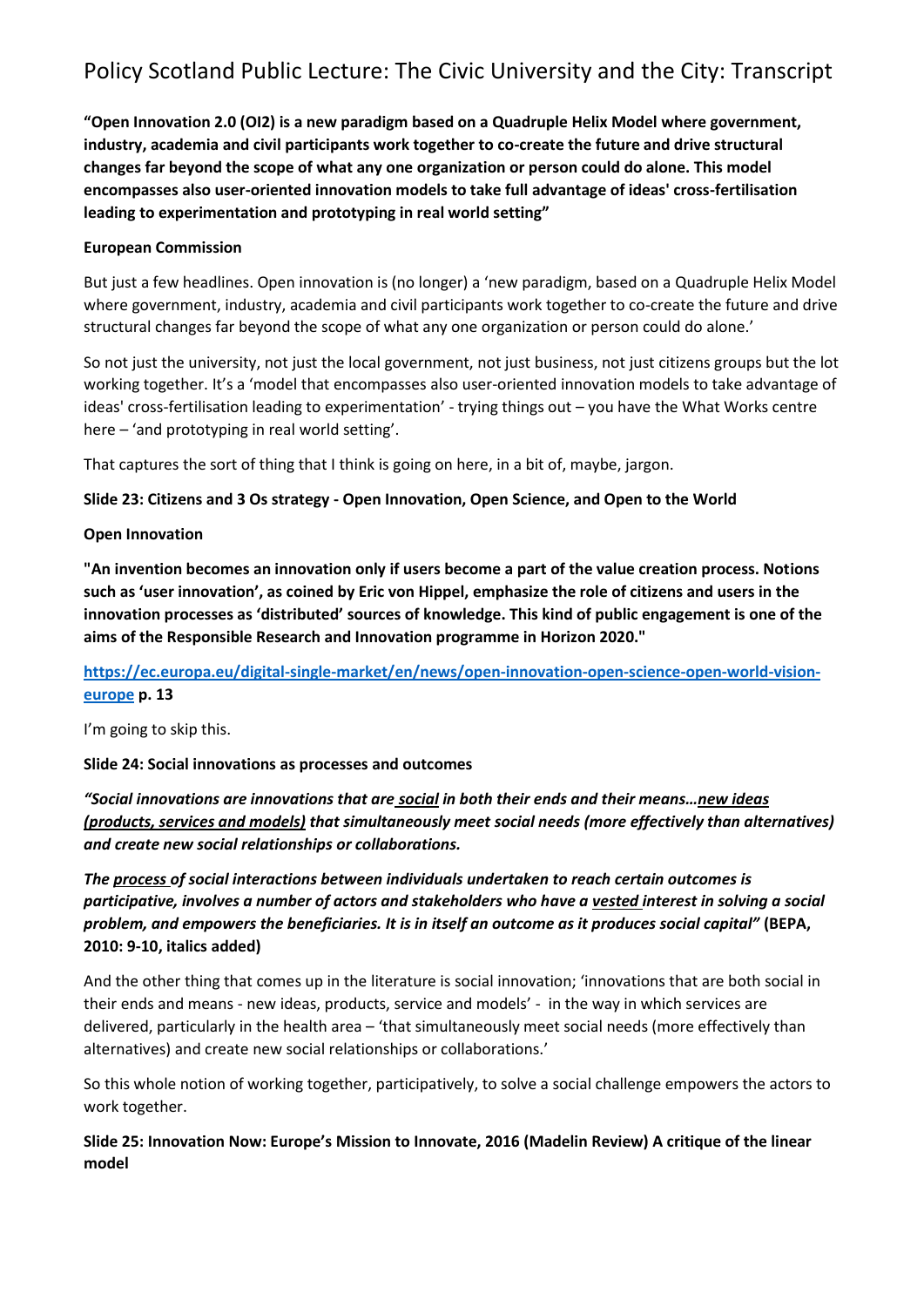**"It's complicated…Innovation happens in complex ecosystems. Too often, we imagine innovation in a linear way, as a pipe-line with inputs and outputs. But where we focus only on the pipeline, we miss the real needs of Europe's more diverse and demand-driven innovators. We need more open collaboration, both globally and locally between citizens, governments and inventors at home"**

**"Focus on People, Places and Processes. Europe needs better assets as well as a broader vision. We have to get back to basics: upskilling Europe's people, using local strengths to underpin local innovation, and transforming public processes. Europe's public sector must change faster. EU 1.0 cannot deliver Europe 2.0".**

### **"Our innovation economy is not a Roman aqueduct but a muddy pond … it requires all actors, corporate, academic, civic and political"**

This is a very interesting slide. There's a huge discourse out there in innovation literature about the death of the linear model and this is a lovely critique – how 'our innovation economy is not a Roman aqueduct but a muddy pond … it requires all actors, corporate, academic, civic and political'.

So this report, European report, has been quite influential in thinking about how the European Commission operates in this space.

### **Slide 26: The quadruple helix & digital**

**"Quadruple Helix (QH), with its emphasis on broad cooperation in innovation, represents a shift towards systemic, open and user-centric innovation policy. An era of linear, top-down, expert driven development, production and services is giving way to different forms and levels of coproduction with consumers, customers and citizens." (Arnkil, et al, 2010)**

**"The shift towards social innovation also implies that the dynamics of ICT-innovation has changed. Innovation has shifted downstream and is becoming increasingly distributed; new stakeholder groups are joining the party, and combinatorial innovation is becoming an important source for rapid growth and commercial success. Continuous learning, exploration, co-creation, experimentation, collaborative demand articulation, and user contexts are becoming critical sources of knowledge for all actors in R&D & Innovation" (ISTAG 2010)**

And much of this, and again I haven't got time, to read this slide, you cannot think about all of this now without thinking about how digital technology is changing the way we work with external stakeholders. It's fundamental.

Most of the citizens out there have access to smart phones, even most deprived people, and so the mechanisms about how innovations spread , What's App , and all the rest of it, and various apps of various sorts. We have a big group in Newcastle of nearly 80 people, working on digital civics. How all of our relationships, with schools, with business, with civil society organisations, is increasingly being driven not just in AI and Big Data bit really pretty basic things.

### **Slide 27: The triple helix + users model (Arnkill et.al)**

**Shows a big circle labelled Development/co-operation platform. Inside the circle are three smaller circles. One is labelled 'High tech firms' and contains: Develop commercial products and services; Utilise university research; Collects systematically information from user needs and user experiences. The second circle is Universities: Produce internationally new knowledge relevant for the development of high-tech applications; Train / produce high tech experts. The bottom circle, which touches the other two, is Public Authorities: Support the development of high tech firms; Support the development of university research relevant for high tech firms; Finance firm-university R&D projects. On the edge of the big circle is**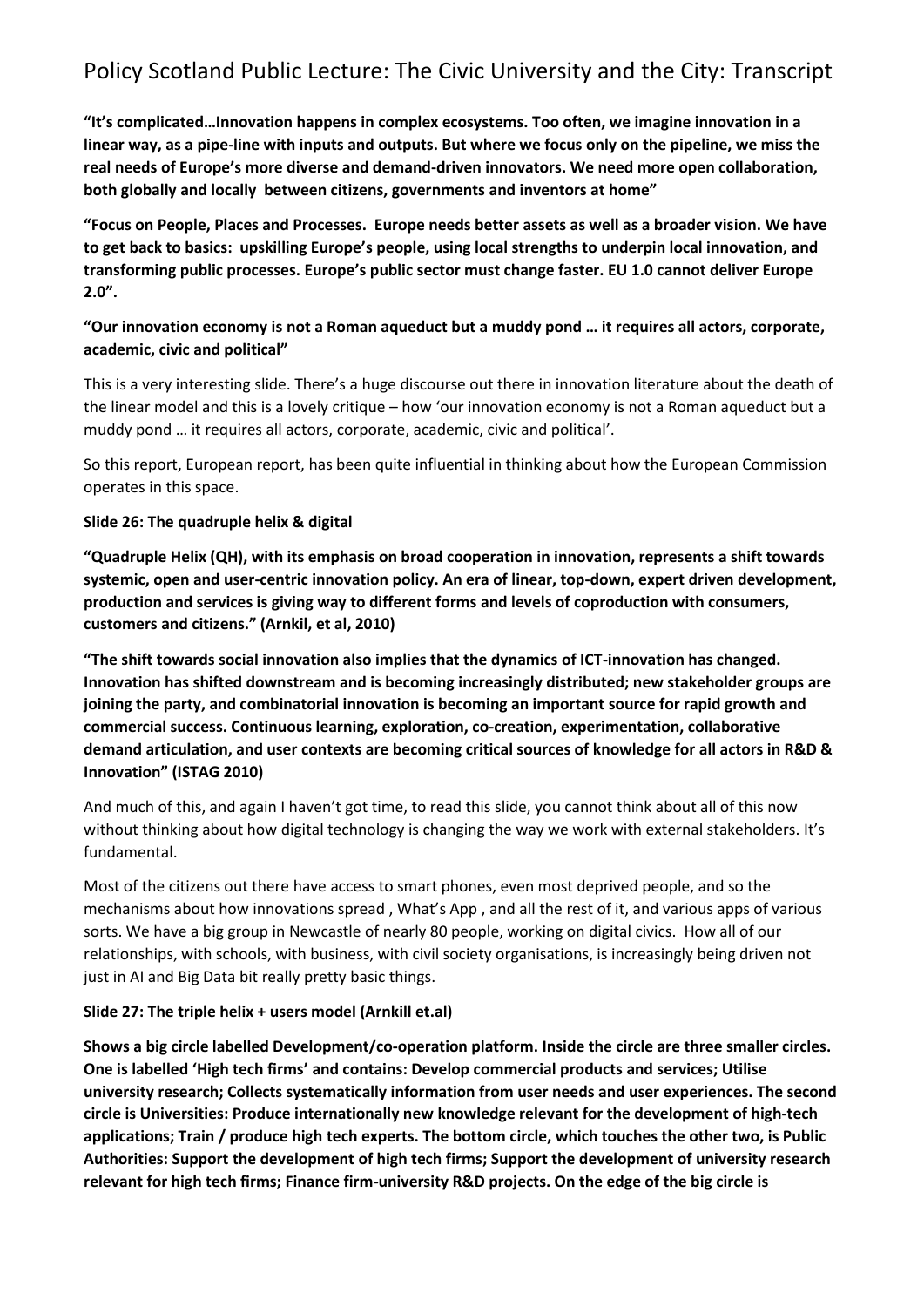**Users/Citizens: Give information about their needs and experiences; Test products/services at late development phase.**

**At the side are three boxes on top of each other. Box one is Main goal of innovation activity: To Produce commercially successful high tech products and services. Box two is Type of Innovation: High Tech innovations; Radical Innovations. Box three is Initiators of innovations processes: Firms; Universities; Public authorities.**

I'm going to skip over this. Well just a quick point about it. We tend to see about this as a triple helix – hitech firms, university and public authorities, delivering on platforms - that's another bit of the language – platformed by which these collaborations are supported. And in a way users and citizens are out there - on the far right hand corner.

#### **Slide 28: The citizen centred quadruple helix model (Arnkill et.al)**

**Shows a big circle labelled Development/co-operation platform. Inside the circle are three smaller circles and one more in the centre that overlaps the other three. The centre circle is labelled Citizens and contains: Create citizen relevant innovations; Decide which innovations are needed/developed. The first of the three outer circles is labelled 'Firms' and contains: Develop commercial products and services from citizens innovations; Support citizens' innovation activities. The second is Universities, polytechnics and contains: Support citizens' innovation activities; Support firms and public authorities in the utilisation of citizens' innovations. At the bottom is Public Authorities, which contains: Support the development of citizen innovation; Provide tools and skills; offer dialogue forums to citizens and forums to participate in decision-making.**

**At the side are three boxes on top of each other. Box one is Main goal of innovation activity: To produce products and services relevant for citizens. Box two is Type of Innovation: Innovations relevant for citizens. Box three is Initiators of innovations processes: Citizens.**

But the model which I'm particularly interested in is a citizens-centred quadruple helix one where citizens are relevant and contribute to the whole innovation process. And a very interesting example that I heard about this morning is about citizens come in, citizens groups come into the university with projects where they wanted research carried on, and I can't remember with group it was but it was a very interesting idea that the citizens come in, you then get the firms involved, you get the universities and the public authorities. And this whole idea of how to produce products and service relevant for citizens. Innovations relevant for citizens, and they are part of the co-production process.

#### **Slide 29: Opening out the university black box**

So now coming to opening out the university black box

### **Slide 30: Business models of the university**

- **The entrepreneurial university model with a strengthened steering core, enhanced development periphery, a diversified funding base and stimulated academic heartland (Burton Clark 1998)**
- **The academic capitalist model with faculty engaging directly in competitive market like behaviour as state subsidised entrepreneurs, blurring the distinction between public and private (Slaughter and Leslie 1993)**
- **The triple helix model of universities, business and government with semi-autonomous centres that interface with the external environment supported by specialist internal units (e.g technology transfer offices) and external intermediaries (e.g technology and innovation centres) (Etzkowitz et. al . 2000)**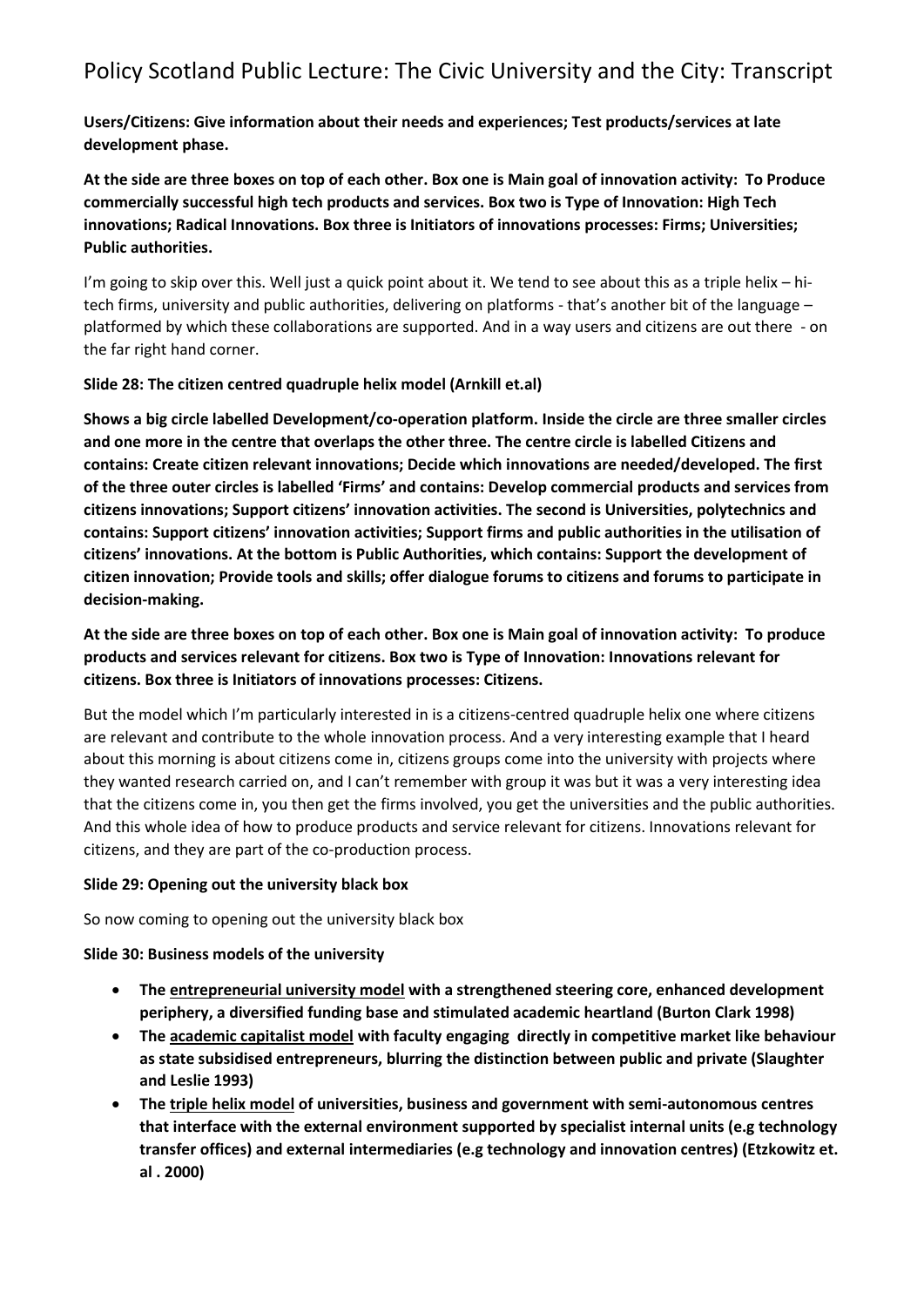## • **Strong focus on science, technology and business and a neglect of the humanities and social sciences, place based communities and civil society**

If you read the literature, the academic literature on the universities, you get these sorts of things.

The entrepreneurial model of the university became compulsory reading for every vice-chancellor when they were appointed. And it was taught on the development programme for leadership and foundation, you had to read Burton Clark.

'with a strengthened steering core, enhanced development periphery, a diversified funding base and stimulated academic heartland' that was the model, you had to build that model into how you ran the university.

The it was the academic capitalist model which was a critical social science version of all of that where the faculty were out there earning pots and pots of money and behaving like entrepreneurs with tenured position, turning up with BMWs or whatever and parking on the university campus, so that is that model.

Then there was the triple helix model produced by Henry Etzkowitz and this is the dominant paradigm that is backed by treasuries and governments all across the world. There's a global network called the Triple Helix Association and broadly speaking the focus is on science , technology and business, and neglect of the humanities and social sciences and place, communities and civil society. So my book was written basically as a critique of this particular model.

**Slide 31: The 'Traditional' University, with two big circles – Teaching and Research. Underneath is smaller circle labelled 'Third Mission' activities with four very small bubbles coming of it. Linking all three is a circle called focus of management and leadership. Where it overlaps Teaching is the label 'rankings', where it overlaps Research is the label Excellence; where it overlaps Third Mission is the label Funding targets, running through the Third mission bubble between the 'Funding targets' label and the 'Third mission activities' label is a line labelled 'hard boundary between enabling and non-enabling environments'. Above the line is 'The Core' and below the line is 'The Periphery'**

And we look at the traditional university, it looks like this. You have 'teaching' and 'research' in two totally separate places - DVC for teaching , DVC for research – and then 'Third mission' which is by definition an inferior mission because it's third. And lots and lots of activities going on out there with community groups, below the radar screens of senior management, acting out there, people doing stuff.

And the focus of management and leadership is teaching satisfaction scores – how do you turn up in the Guardian rankings? - the research rankings - the QS rankings - and the role of management for the third mission is about earning money - how do you earn money and new research grants, contracts, commercialisation and spin-outs? And there's a pretty hard boundary between the university and the external world. And that's your classic 'ivory tower' university, and most universities, traditional universities, still look like that.

### **Slide 32: The disconnected region**

**Bubble called PUBLIC SECTOR which contains:** 

- **Lack of coherence between national and regional/local policies**
- **Lack of political leadership**
- **Lack of a shared voice and vision at the regional/local level**

**Bubble called PRIVATE SECTOR which contains:**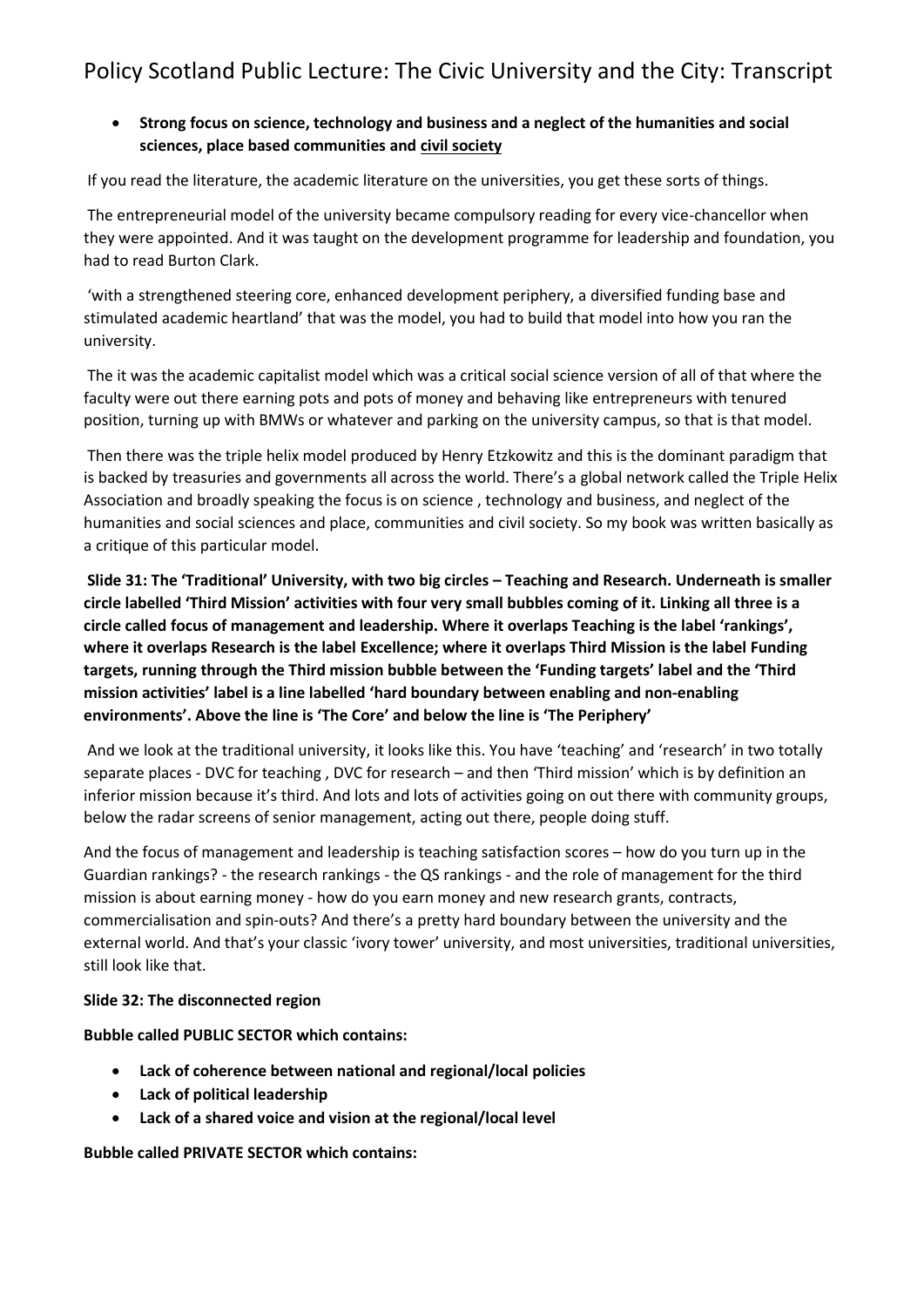- **No coordination or representative voice with which to engage**
- **Motivated by narrow self interest and short term goals**
- **Dominated by firms with low demand or absorptive capacity for innovation**

### **Bubble called HIGHER EDUATION SECTOR which contains:**

- **Seen as 'in' the region but not 'of' the region**
- **Policies and practices discourage engagement**
- **Focus on rewards for academic research and teaching**

**Different circle connecting all three which contains:** 

- **No boundary spanners**
- **Focus on supply side, transactional interventions**
- **Ineffective or non existent partnerships**
- **Lack of a shared understanding about the challenges**
- **Entrepreneurs 'locked out' of regional planning**

What it's linked with, and some work we did for the OECD – for the European Commission actually – and that we codified that to connect universities to regional growth. We went around Europe doing lots and lots of stuff, and broadly speaking, many parts of Europe higher education was *in* the region but not *of* it, they had policies on practice discouraging engagement, were focused on rewards for academic research and teaching. But equally there were problems in many places about the public sector. It didn't really have adequate political leadership, it clearly didn't understand higher education, and the private sector was poorly articulated, dominated by firms with a low demand or absorptive capacity for innovation.

Many of the European regions looked like that, completely, and into that lots or European funding was tipped. Called Smart Specialisation; it's been a disaster.

And critically, what we observed was very few people acting as boundary spanners between these three worlds. There was a focus on supply side, transactional interventions; ineffective or non-existent partnerships; lack of a shared understanding about the challenges; and entrepreneurs 'locked out' of regional planning process.

**Slide 33: The Civic University. Three equally sized and overlapping bubbles of Teaching, Research and Engagement. Where teaching and research overlap is the label enhancement; where Teaching and Engagement overlap is the label Widening participation, community work; And where Research and Engagement overlap is Socio Economic impact. In the centre where all three connect is a different circle saying 'transformative, responsive, demand led action'. Five little bubbles coming off Engagement are now spread throughout Teaching m, Research and their overlaps with Engagement and there is a wiggly line through the centre called a 'soft boundary'. At the top is the label 'The Academy' and at the bottom 'Society'.**

So we have an alternative model which is in my book, and has really taken off, which is called the Civic University where all those projects out there that were being done as third mission activities get embedded into the core activities of teaching and research and engagement.

There are still somethings that are outside Engagement, still things that are pure teaching, things that are still pure research, but it's about how you bring the whole lot together. So teaching, all the discussions about widening participation, and community work, through student community action. This is big stuff - student community action – you can't graduate form a Mexican university without 400 hours of community service. It's very interesting, it's Latin America has done this extremely well.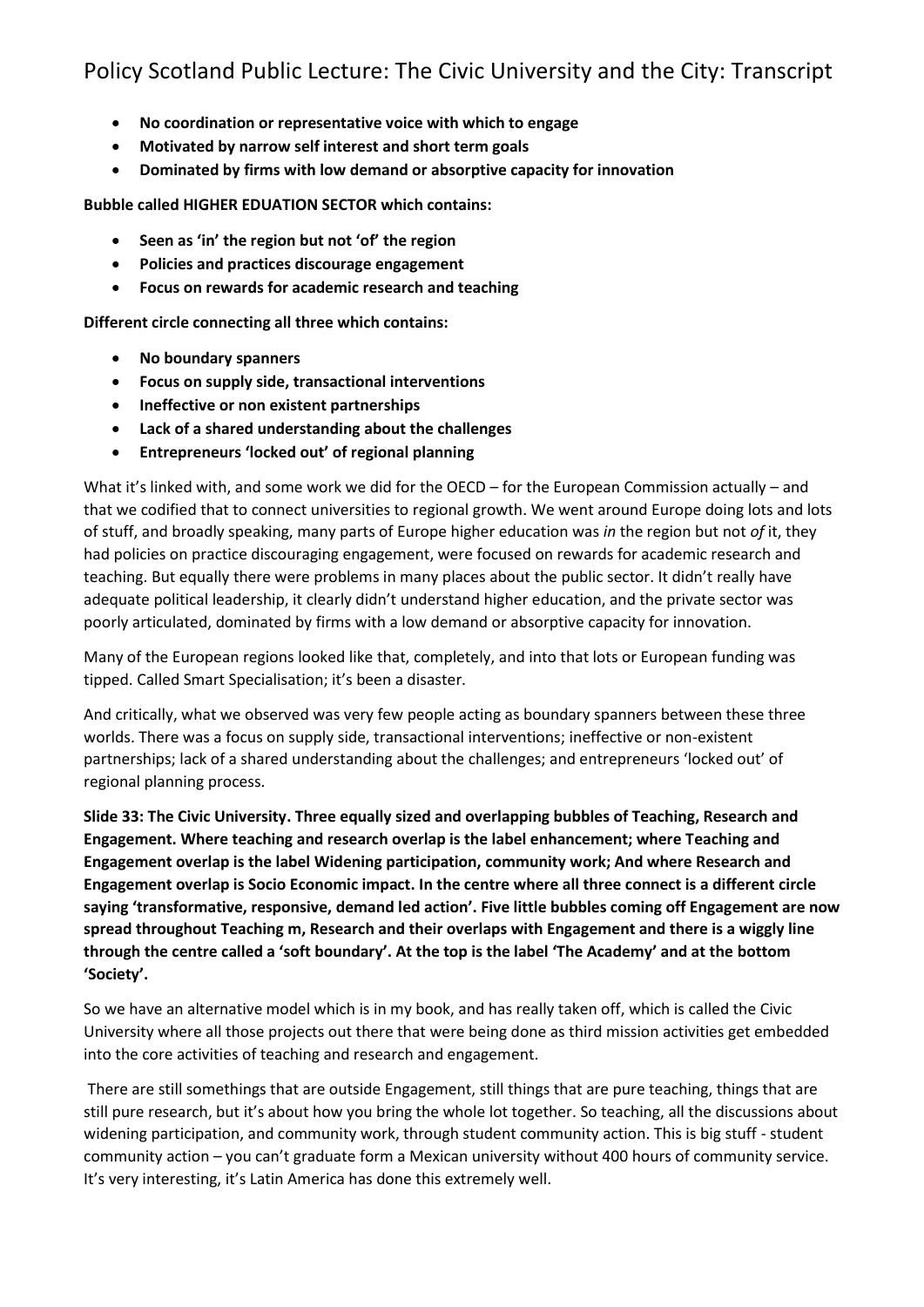How research and teaching enhance each other? - and that often isn't the case – how research has social economic impact? – we have a big discussion about that, we can do – but the emphasis on management is 'transformative, responsive, demand led action' - how can we respond to the needs and challenges of our communities?

And how can we create a soft boundary between the university and the outside world, between the academy and society.

So that's the heart of our civic university model.

#### **Slide 34: The 'connected region'**

**Bubble called PUBLIC SECTOR which contains: Developing coherent policies that link territorial development to innovation and higher education**

**Bubble called PRIVATE SECTOR which contains: Investing in people and ideas that will create growth**

**Bubble called HIGHER EDUATION SECTOR which contains: Generating intellectual and human capital assets for the region**

**Where PUBLIC SECTOR and PRIVATE SECTOR overlap is Building the infrastructure for growth**

**Where PUBLIC SECTOR and HIGHER EDUATION SECTOR overlap is Analysis of evidence and intelligence for planning**

**Where PRIVATE SECTOR and HIGHER EDUATION SECTOR overlap is Skills development, commercialisation of research**

## **Different circle connecting all three in the centre which contains: Evidence based policies that support 'smart' innovation and growth**

And if that works you will get a connected region. All sorts of things there, some of which you are doing here: Analysis of evidence and intelligence for planning, Skills development, commercialisation of research, building the infrastructure.

That's how we want to get to an evidence-based policies that support 'smart' innovation and growth.

### **Slide 35: Seven dimensions of the civic university**

- **Sense of Purpose**
- **Active Engagement**
- **Holistic Approach**
- **Sense of Place**
- **Willingness to Invest**
- **Transparency and Accountability**
- **Innovative Methodologies**

So in the book we identify, in the appendix for the book, there is a toolkit for making an assessment for how far your university is going down this route

And we have seven dimensions of the civic university:

- Sense of Place
- Active Engagement
- Holistic Approach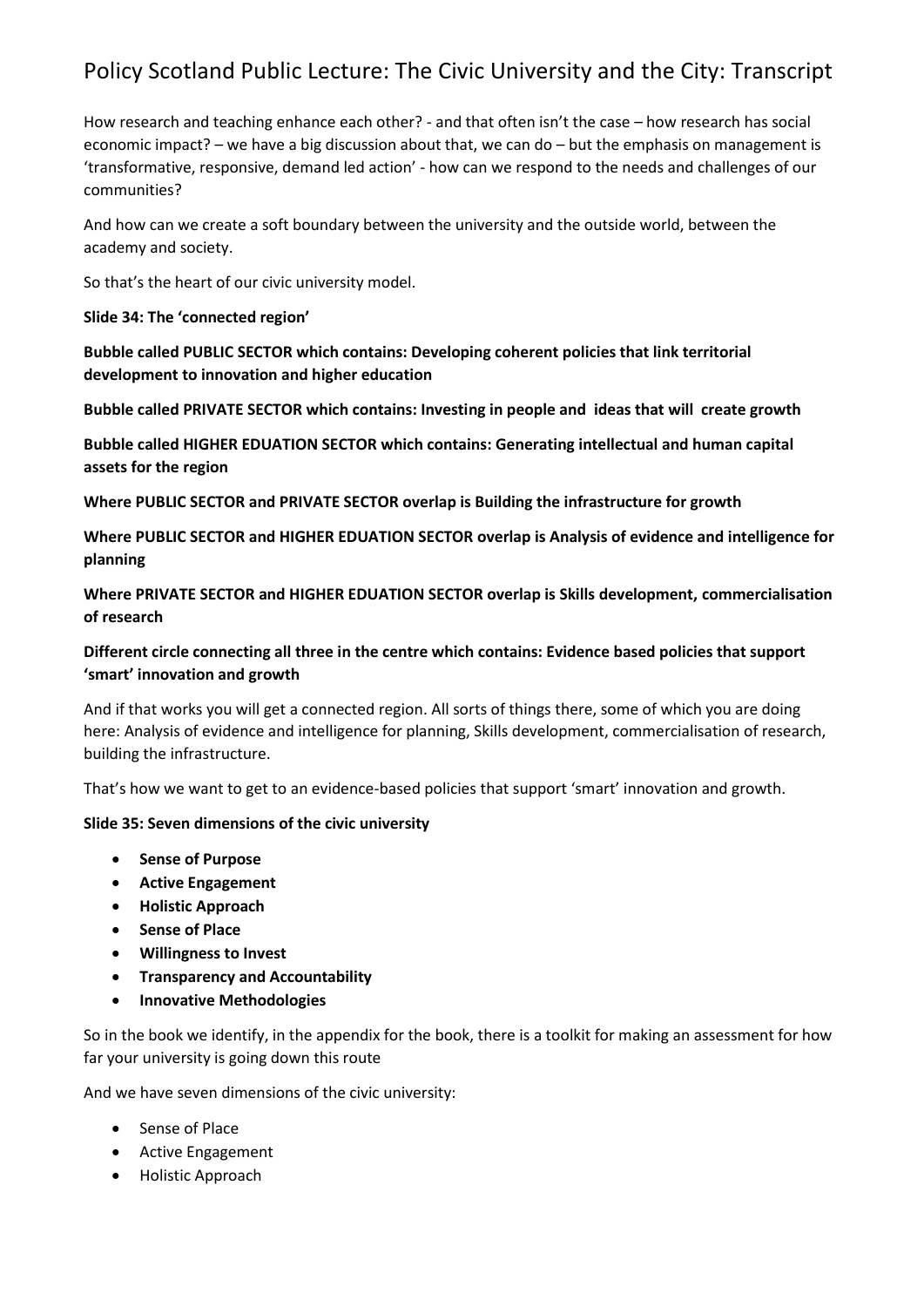- Sense of Purpose
- Willingness to Invest it costs money
- Transparency and Accountability
- Innovative Methodologies

And all of those are important and I can't have time to go through them

#### **Slide 36: The 'Civic University' Development Spectrum**

**Arrows going from left the right over four columns headed Embryonic, Emerging, Evolving, and Embedded**

**Underneath these is another row, where the box in the preceding column (before Embryonic) contains the word Dimension X.**

**The spectrum describes the 'journey' of the institution against each of the 7 dimensions of the civic university towards the idealised model. It accepts that a university may be at a different stage of development on the different dimensions. This is intended to provide guidance in building a deeper understanding of where the university is currently positioned and help in future planning, and is NOT intended to be used as an assessment or ranking tool.**

But what we do, if you look at the Appendix of the book, we ask universities to recognise that if you really want to go to eh ideal model of the civic university embedded, universities have to go on a journey. You just can't just do this overnight, it's a process of institutional change and you take a series of steps. So we ask universities to assess where they are on this journey.

And its not 'get a gold star' like - many people are probably aware we're nervous about the college exchange framework, they'll do the same as they 've done with the TEF, where you get a 'gold star' for your engagement. We're not really about that.

### **Slide 37: Sense of Place. Under each heading is text as follows**

- **Embryonic: the institution is 'detached' from the local environment with limited local linkages and lack of integration with in the physical fabric**
- **Emerging: There has been some 'opening up' of the campus to the local community but linkages are still relatively superficial**
- **Evolving: Local communities are increasingly using campus facilities, the institution is making linkages with local business and groups to develop opportunities for research and placements etc**
- **Embedded: the location of the institution is integral to its identity, it is viewed as an important asset by the local community, it physically ' blends' within the local built environment and is seen as a 'living laboratory' for research.**

So just one of the dimensions, the Sense of Place.

To what extent - and at Glasgow ask these questions - is the location of the institution integral to its identity? The University of Glasgow, what does that *of* mean?

'it is viewed as an important asset by the local community' – How many people in Glasgow if you went out into the community, and said 'do you see Glasgow University as a contribution to your life and to your community?' How it physically 'blends' within the local built environment and is seen as a 'living laboratory' for research?

So that 's the ideal position, most universities are at different points along that spectrum and in the book there are scales for all of these.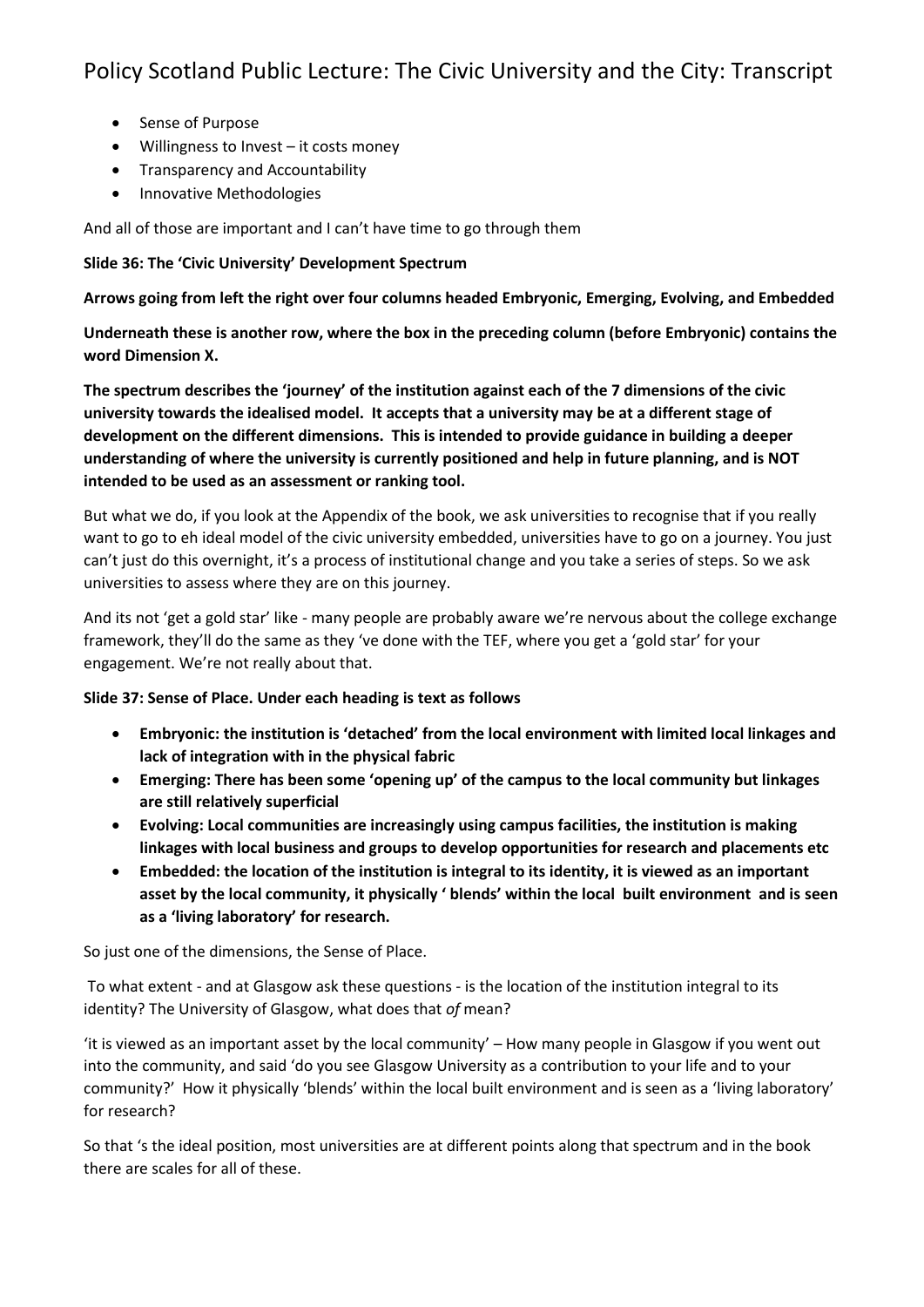**Slide 38: The civic university as a normative model**

- **Not only excellent in terms of conventional academic criteria but also seeking to contribute to the public good.**
- **Responsibility to society is not new but given greater saliency as the challenges facing society heighten in intensity.**
- **At the same time responding to the challenge of participating in a global higher education marketplace with its own internal logic in terms of competition for mobile students and academic staff**
- **Managing the tensions between the demands from within and without higher education, including embedding external engagement into the internal process of managing the teaching and research undertaken by academic staff.**
- **Managing conflicting signals in the external policy environment, not least in terms of the degree of focus of national governments on the global higher education marketplace relative to contributions to society.**

What is critical for all of these, and this is quite challenging, this is not a description of how universities actually operate - you can go out and collect empirical work and study how they are operating – this is a normative model. This is challenging, this is what we should aim to be: 'Not only excellent in terms of conventional academic criteria but also seeking to contribute to the public good.'

My previous vice-chancellor Chris Brink used to walk around the university, and used to asks, as he went into departments, I'm interested, not only in 'what you are good at', that's the scientific agenda, but 'what are you good for?'

What you are good at and what are you good for? It's quite a challenging issue for the academy. This is not a new agenda but it is given greater saliency in the challenges facing society, and at the same time universities have to respond to these rankings. You can't get good academics to come to you unless you are highly ranked. We are in a highly competitive global higher education marketplace.

So we have to try and manage those conflicts between the higher education world and our civic responsibilities and that's really quite challenging because governments do tend to grab certain things so the British treasury thinks that if you pump lots of money upstream into science you'll get lots of downstream societal benefits and business benefits. That's patently not true; it hasn't happened. We can argue about it but that 's where they come from.

And many local authorities, quite frankly, say pump more money into our universities and we'll get on the map, we'll get lots of people wanting to come here, we'll get lots of passive economic impacts. That is common.

### **Slide 39: Designing the civic university**

- **Public role is (re)asserted through a set of top down design principles matched by an intentionally wide scope for bottom up creativity and entrepreneurship from faculty and non-academic staff**
- **More complex interwoven structures which combine top-down and bottom-up decision-making and shared normative orientations being taken into discussions and practices by a range of actors inside and outside of the university**
- **Innovative organisational structures, programmes, and activity-sets related to the pressing needs of society, interpretations of public values, and specific local and institutional contexts.**
- **Institutionalisation or stabilisation of new ways of working and de-institutionalising or modifying current behaviours, structures and procedures.**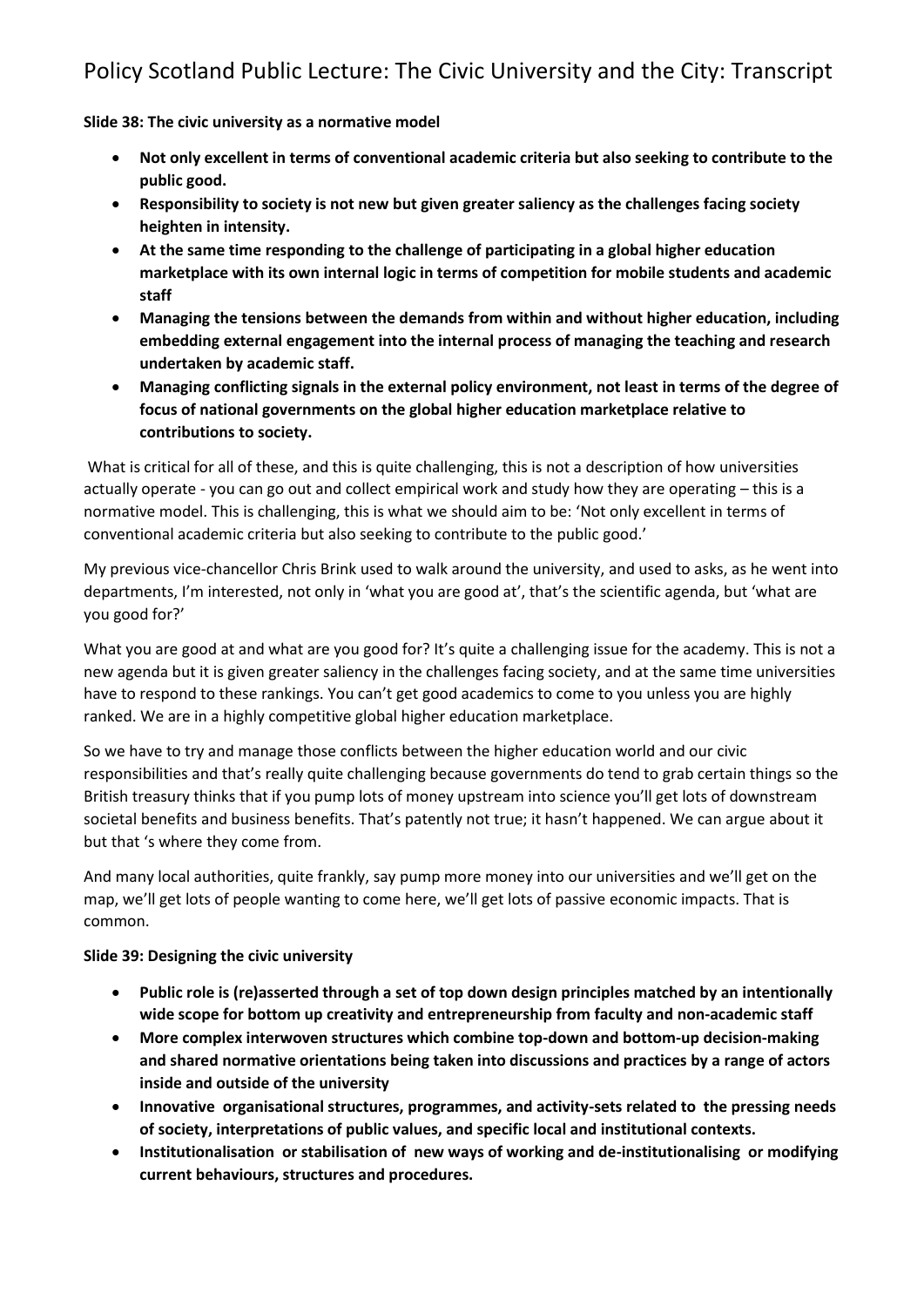And doing all of this – designing the civic university – is a really challenging process. You need to have some general principles matched by an intentionally wide scope for bottom up creativity and entrepreneurship. So many universities have suffered in the 2000s by the introduction of New Public Management which have mechanisms of reward, key performance indicators.

In our survey what we found were many academics… universities would have civic engagement up there as a general principle, lots of academics were doing it down there as part of their below-the-radar-screens but when it came to resourcing the dead stop was middle management, because middle management is driven by 'bums on seats' and papers cited in scientific journals and this whole agenda was often stopped in universities by middle managers. And what you need in a truly civic university is a combination of top-down and bottom-up. So say 'we encourage you to do it and we support it and we put resources behind it' and you do need some pretty deep institutional change, bit of disruptive change. I'm not entirely sure you can always do it incrementally. But there you go, we can have some discussion about that.

#### **Slide 40: Academic practice**

**Slide 41: The Practice: How engaged is the academy? UK Innovation Research Centre Survey of 22,000 UK academics - External interaction and commercialisation activity (% of respondents).**

**Diagram of survey responses for different activities:**

**People-based activities:**

- **Giving invited lectures 65**
- **Student placements 33**
- **Participating in networks 67**
- **Standard setting forums 31**
- **Curriculum development 28**
- **Enterprise education 6**
- **Attending conferences 87**
- **Sitting on advisory Boards 38**
- **Employee training 33**

**Community based activities:**

- **Lectures for the community 38**
- **Schools projects 30**
- **Community based sports 3**
- **Public exhibitions 15**

**Commercialisation activities:**

- **Licensed research 5**
- **Patenting 7**
- **Spun-out company 4**
- **Formed/run consultancy 14**

**Problem solving activities:**

**Informal advice 57**

- **Joint publication 46**
- **Prototyping and testing 10**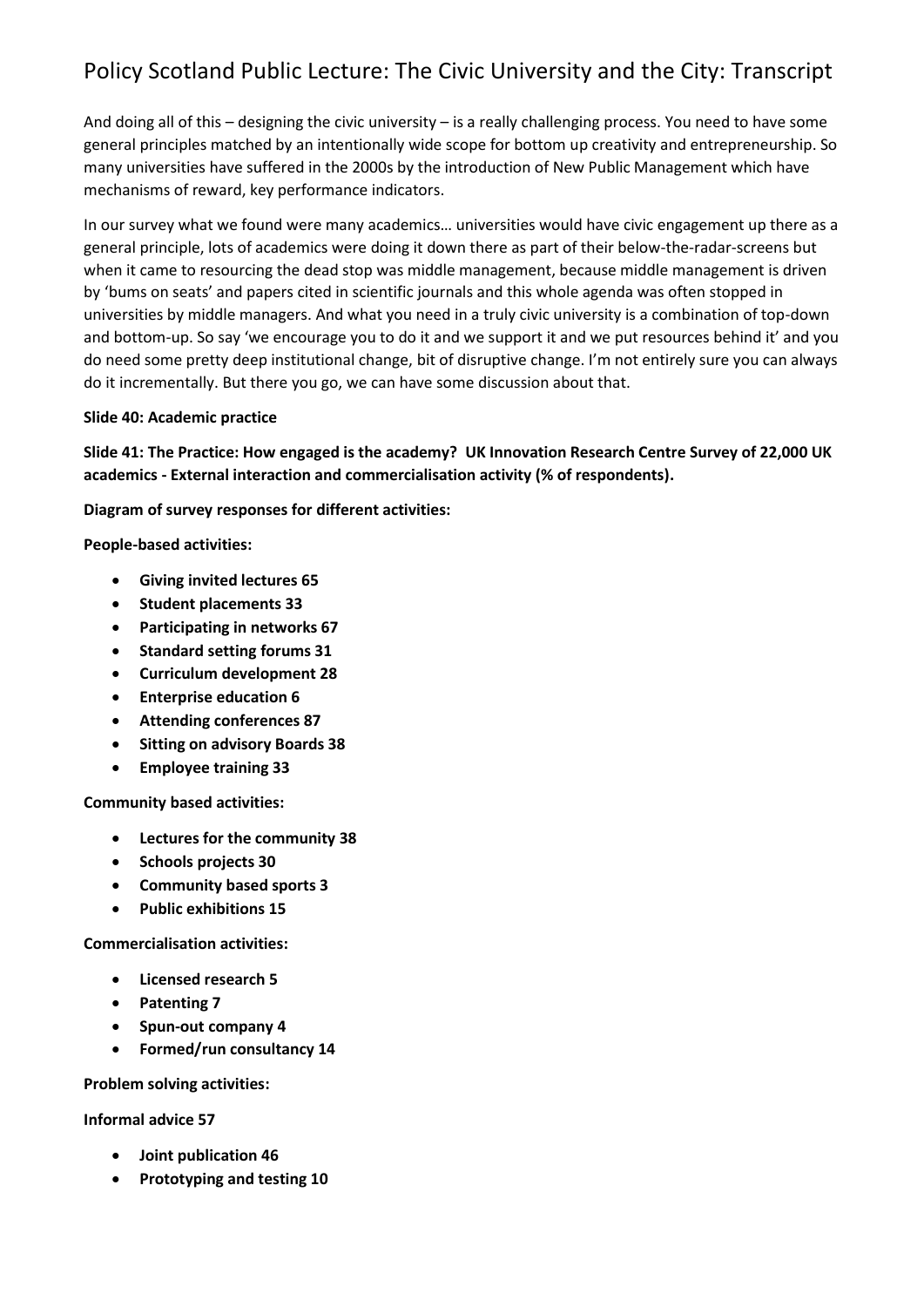- **Research consortia 35**
- **External secondment 10**
- **Housing personnel 27**
- **Joint researcher 49**
- **Consultancy services 43**
- **Contract research 37**
- **Setting of physical facilities 9**

### **<http://www.cbr.cam.ac.uk/pdf/AcademicSurveyReport.pdf>**

What academics do – I always put this slide in because so much of the conversation about universities and engagement is around commercialisation – this is survey of around 22,000 academics about what percentage did the following things. Very few did the commercialisation stuff, very few. **[30% of respondents]**

They do lots of problem-solving, informal advice.

The people who kill off innovation, by the way, - I should have approved this before with technology transfer office - the people who often kill it off are the people who say we want to make sure you're going to get a license or 'you're going to get some grant income, and they kill off some of these informal relationships.

Community-based activities **[86% of respondents]** – a lot of stuff that academics do – so there's a lot of stuff going on out there which is relevant to this agenda but crucially, it's not recognised as such.

#### **Slide 42: The Urban Laboratory**

**"The notion of treating our city and its region as a seedbed for sustainability initiatives is a potent one… the vision is of academics out in the community, working with local groups and businesses on practical initiatives to solve problems and promote sustainable development and growth'**

**"This necessitates that we proceed in a very open manner, seeking to overcome barriers to thought, action and engagement; barriers between researchers and citizens, between the urban and the rural, between the social and natural sciences, between teaching research and enterprise"**

## **Co-Director of Newcastle Institute for Research on Environmental Sustainability. Quoted in Goddard & Vallance, 2016**

I like this – I always include this slide from one of our leading academics – because in a way I want more and more academics in my university to spontaneously think like this guy.

'The notion of treating our city and its region as a seedbed for' – he was director of an institute for sustainability - 'as a seedbed for sustainability initiatives is a potent one… the vision is of academics out in the community, working with local groups and businesses on practical initiatives to solve problems and promote sustainable development and growth'

"This necessitates that we proceed in a very open manner, seeking to overcome barriers to thought, action and engagement; barriers between researchers and citizens, between the urban and the rural, between the social and natural sciences, between teaching research and enterprise'.

He said that spontaneously in an interview and I just think, you know, we need more people thinking like that.

### **Slide 43: Academic leadership of place**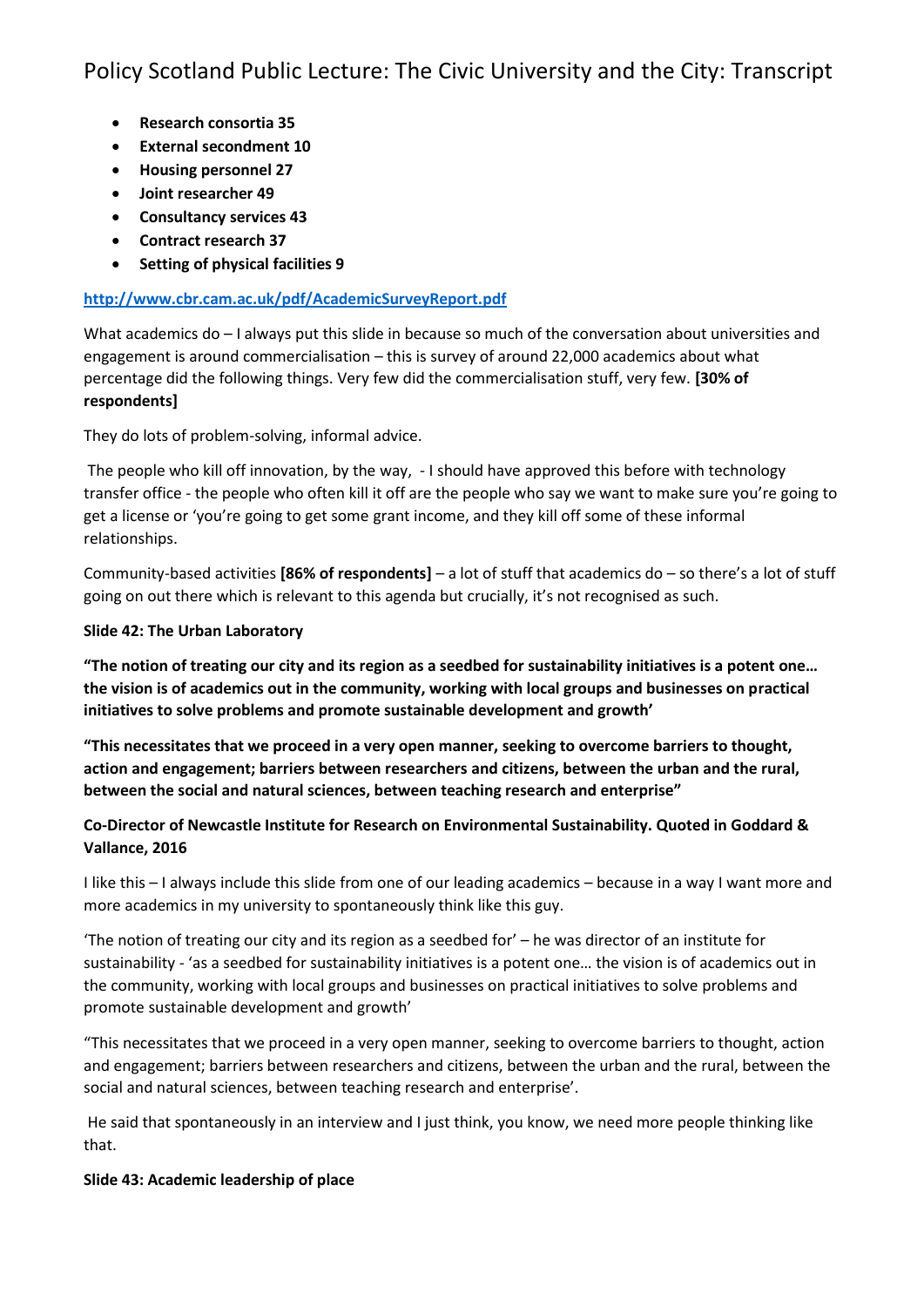### **Slide 44: Universities and the Leadership of Place (Robin Hambleton)**

## **Three overlapping circles labelled Political leadership, Managerial leadership and community leadership. In the centre is as another circle, overlapping all three, labelled Intellectual leadership.**

And I'll now say something about how you can do something about this. Interesting academic at Bristol, Robin Hambleton, who has written this book about the leadership of place. And he talks about political leadership – politicians - managerial leadership – executives of local government - and community leadership, community leadership groups.

And then he puts on top of that – something quite distinctive which is what we can offer – it's intellectual leadership and how do you translate intellectual leadership in to the place.

### **Slide 45: Cover of report entitled 'Newcastle City Futures 2065. Anchoring universities in cities through urban foresight' by Mark Tewdwr-Jones, John Goddard and Paul Cowie.**

### **[http://www.newcastlecityfutures.org/wp](http://www.newcastlecityfutures.org/wp-content/uploads/2016/11/NewcastleCityFutures2065Report.pdf)[content/uploads/2016/11/NewcastleCityFutures2065Report.pdf](http://www.newcastlecityfutures.org/wp-content/uploads/2016/11/NewcastleCityFutures2065Report.pdf)**

And one of the ways we have done this in Newcastle is through a programme called Newcastle City Futures, Anchoring universities in cities through urban foresight.

Massive. Bringing the academics out in different disciplines to say 'what in your discipline, your knowledge, is relevant to the long-term future of the city? So we had people from medical science, from engineering from social sciences, thinking about long-term futures. And it was a very instructive exercise.

#### **Slide 46: Universities and the urban foresight process**

**In the Foresight process universities and cities can identify assets and opportunities through:** 

- **the dissemination of existing data and intelligence to varied audiences;**
- **the provision of new data and intelligence;**
- **developing systems thinking across fragmented governance and delivery bodies;**
- **promoting new networking relationships between actors and agencies;**
- **undertaking futures work that relates more readily to circumstances in each city than thematic exercises relating**

Because 'in the Foresight process universities and cities can identify assets and opportunities, sharing data, new insights, developing systems thinking across fragmented governance structure, networking, and so Newcastle City Futures was a very powerful catalytic influence in Newcastle.

#### **Slide 47: Capacity building**

- **A city futures perspective to get around all of the 'here and now' challenges of collaboration;**
- **A dedicated city futures partnership manager jointly between the universities and local authorities with access to senior officers in each organisation;**
- **Creation of a value added knowledge base linking primary research in HEI with policy and practice research produced by the public and private sector;**
- **A professional development programme for key individuals expected by institutional leaders to play a 'boundary-spanning' role between higher education and the city region, covering the 'know what' and 'know how' of futures work;**
- **An 'action learning' programme for those individuals around selected mid-term projects;**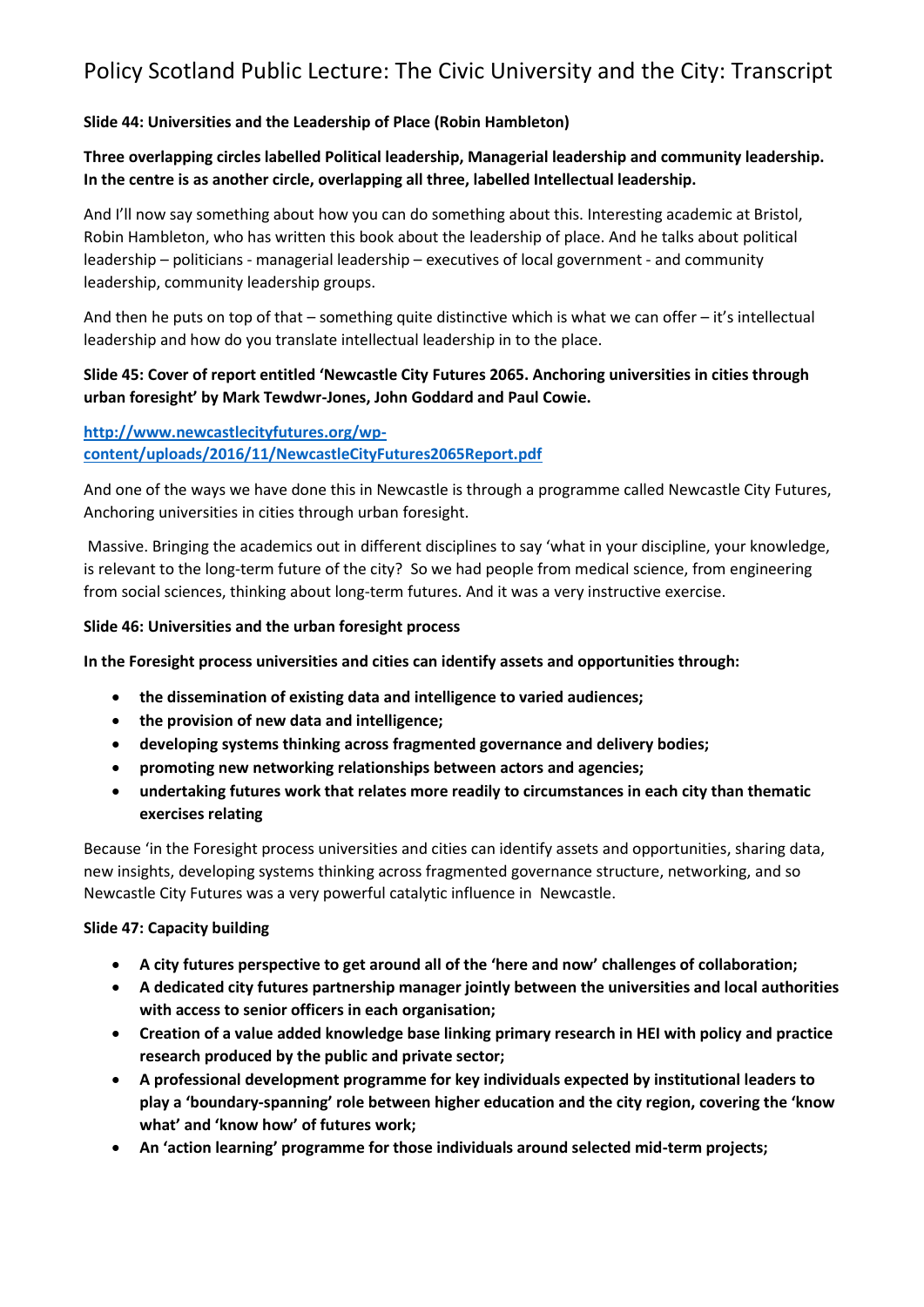## • **Linkage of cities and universities nationally and internationally to create a community of practice around city futures.**

And it involved capacity-building and I'm going to skip that slide.

## **Slide 48: Civic Universities: UK Policy context**

Now, I'm now going to, in the next 10 minutes, say something about the policy context here and now in the UK.

### **Slide 49: NESTA Provocation, 2009: Cover of 'Reinventing the Civic University' by John Goddard**

## **<https://www.nesta.org.uk/report/re-inventing-the-civic-university/>**

Is started this journey soon after I retired when I was asked by NESTA to write provocation. And I wrote it and called it 'Reinventing the civic university'. That was recognising that many of our great British universities, like Newcastle, Sheffield, Manchester, Birmingham, were created to meet the needs of the economy and society in the 19<sup>th</sup> century, so they were born out of 'place', funded by local communities, subscriptions by local people. And it was apparent to me that many of those universities, including my own, had during the 2000s and the 1990s, turned their base, they had nationalised and turned their back on the city. So I wrote a provocation saying can we re-invent the civic university. But that was a specific subset of universities ie those that had their foundation, but we have a big and complex higher education system.

## **Slide 50: PA Consulting Survey of VCs 2018**

## **A series of bubbles illustrating the following:**

## **Significant number of institutional failure or closure:**

- **Highly likely 12**
- **Quite possible 47**
- **Not very likely 39**
- **Most unlikely 2**

## **Significant number of takeovers and mergers:**

- **Highly likely 25**
- **Quite possible 53**
- **Not very likely 18**
- **Most unlikely 4**

**Overall shrinking of provision and choices:**

- **Highly likely 25**
- **Quite possible 57**
- **Not very likely 18**
- **Most unlikely 0**

### **Greater stratification and specialisation of provision:**

- **Highly likely 37**
- **Quite possible 47**
- **Not very likely 14**
- **Most unlikely 2**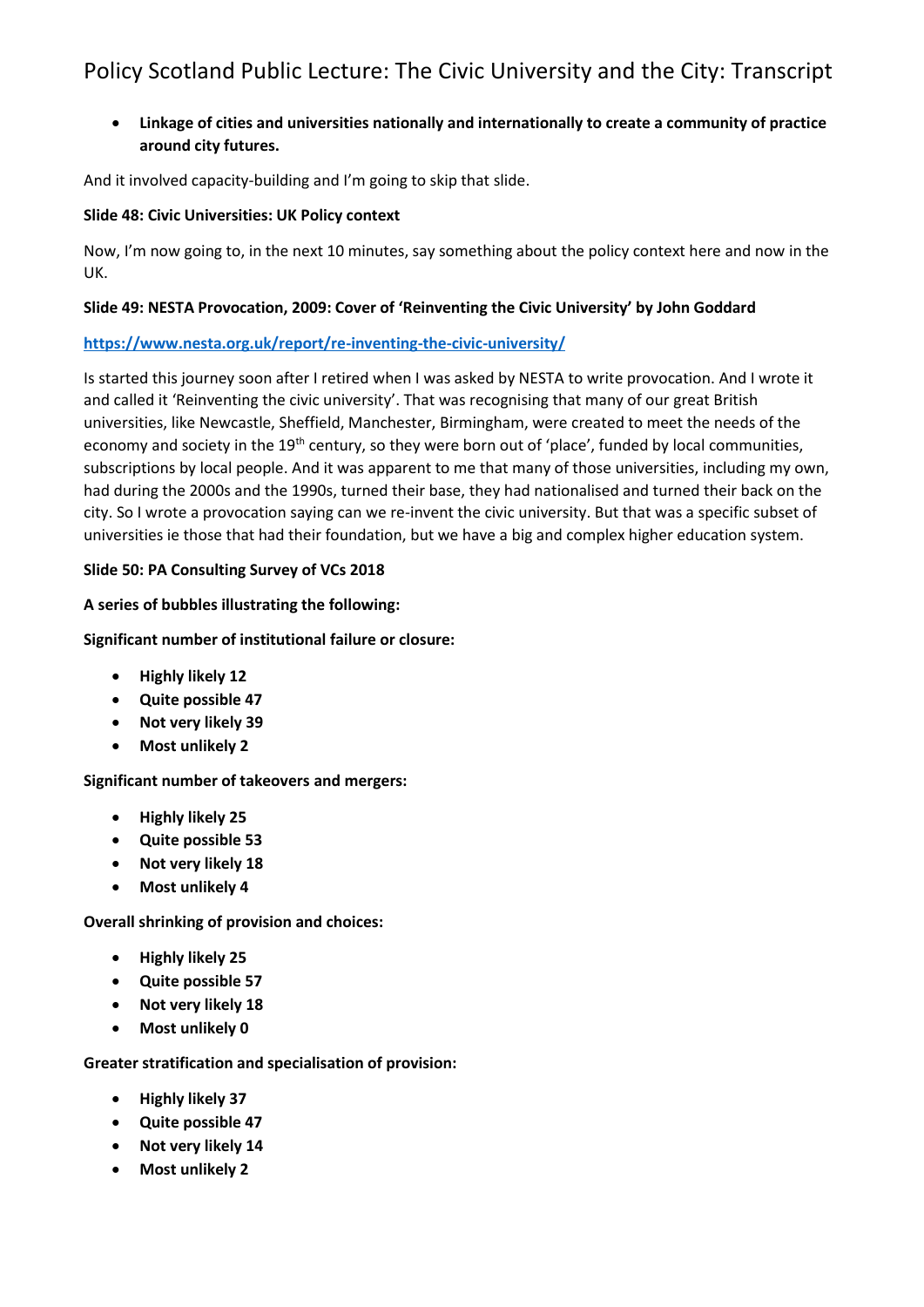**Substantial growth in institutional and academic alliances:**

- **Highly likely 27**
- **Quite possible 56**
- **Not very likely 17**
- **Most unlikely 0**

**Substantial growth in commercial and business partnerships:**

- **Highly likely 37**
- **Quite possible 49**
- **Not very likely 14**
- **Most unlikely 0**

And that higher education system has evolved in the UK without any planning at all. Higher education has developed in a totally unplanned way. It's where places have come up and said we want to go to university, the present structure, the large number of campuses, created because Tony Blair wanted participation rates to go to 50% and the only way to do it was setting up lots of new universities all over the place – Cumbria, Chester, blah, blah, Highland and Islands, it's endless. But the consequences of that massive expansion without much planning, when you then introduce a marketplace into that system, with unevenly resourced institutions, some quite weak, with an external environment changing is that there are risk, that the system shakes out.

And this is a survey that's done every year by PA Consulting of vice chancellors asking - opinions, it not a database thing - and 47% in 2008 said that institutional failures and closures were quite 'possible', and 12% 'likely'.

Overall shrinking of provision and choice, takeovers and mergers, greater stratification, and really a quite challenging environment largely introduced by the Higher Education Act, which was passed recently.

### **Slide: 51: Higher Education Challenges: PA Consulting Survey of VCs 2018**

**"The sector is at a pivot point. The very strong are getting stronger while the very weak are under considerable threat. Those in the middle are trying to figure whether to stick or twist. There could be carnage."**

**Expectations that some failures seemed inevitable were tempered by observations that many of the institutions known to be in difficulties from falling numbers and mounting losses were located in disadvantaged towns and cities where their closure would be politically and economically disastrous – notwithstanding the government's rhetoric of institutions exiting the system**

**Yet the response of established providers, to judge from this survey, will be more of the same – consolidating around what they currently do most successfully, rather than rethinking their market propositions and business models for a different world. This seems likely to produce a more stratified and possibly smaller university sector but not a very different one.**

And this is quote from them, I think it's quite important that we understand this because it's a lot about what's going on at the present time.

'The sector is at a pivot point. The very strong are getting stronger while the very weak are under considerable threat. Those in the middle are trying to figure whether to stick or twist. There could be carnage.'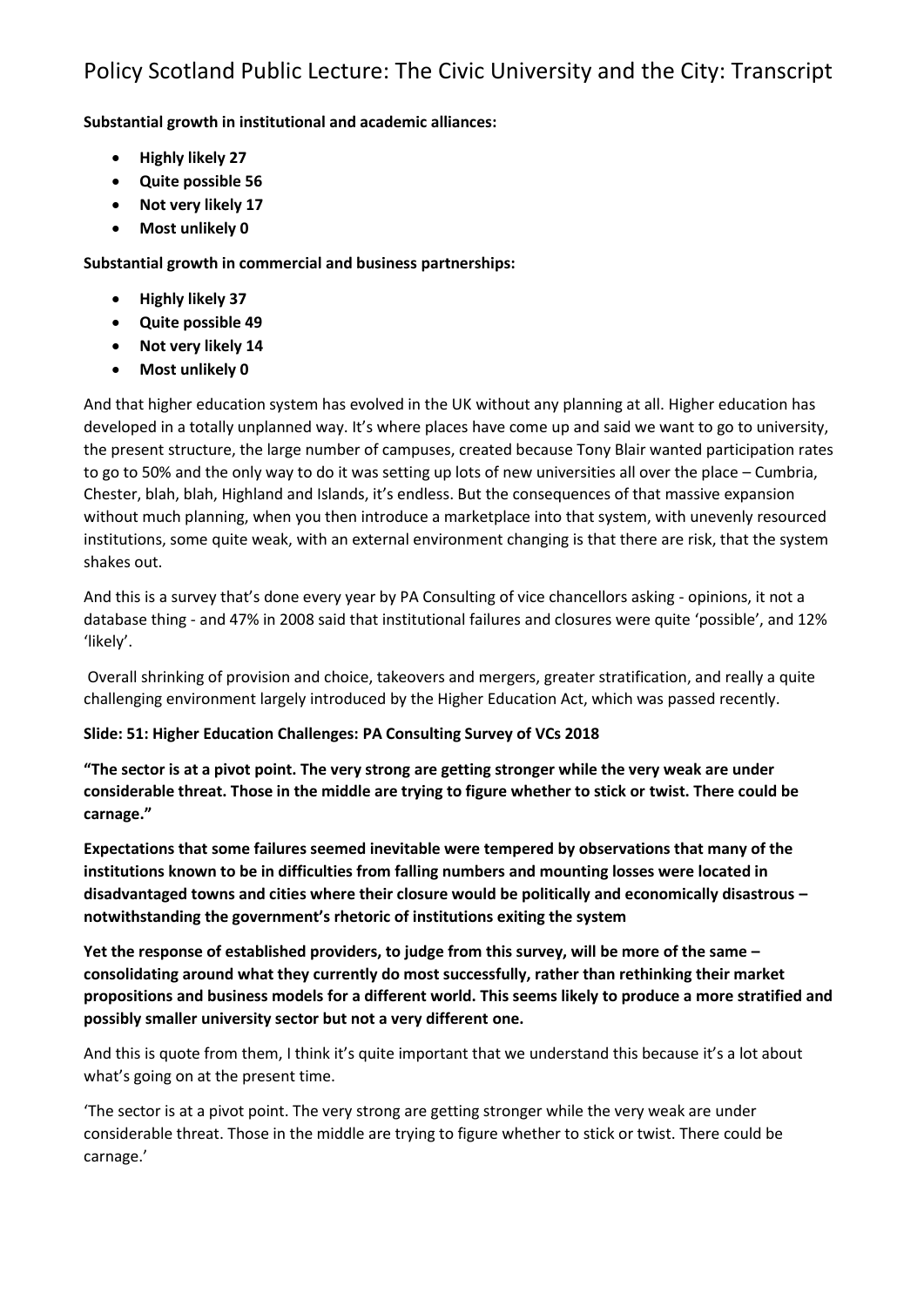The 'expectations that some failures seemed inevitable were tempered by observations that many of the institutions known to be in difficulties from falling numbers and mounting losses were located in disadvantaged towns and cities where their closure would be politically and economically disastrous – notwithstanding the government's rhetoric of institutions exiting the system.'

So the Act allows universities to leave. So there are some really big and challenging issues around all that.

### **Slide 52: Universities must become the Googles and Amazons of public life**

**"Universities must think beyond educational "products" and address how to ensure continued institutional involvement with the applications of knowledge and learning in the lives and work of individuals, organisations and communities. They must stop fixating on securing deficit funding to cover the costs of teaching and research and work out how to share in the far greater returns created from the outputs of those activities in business, public services and daily lives. And they must rise above the interests of their own stand-alone institutions to grow the roles of universities within interdependent systems of learning providers, businesses, public agencies and communities, working together to resolve shared needs and problems"**

## **Mike Boxall (THES 15/3/18)**

And I like this quote because Mike Boxall who was a consultant worked with that report, in this piece in the Times Higher Education Supplement, I think it does speak to the civic university agenda. If we do not think about fundamental institutional transformation, some universities, indeed many, even bigger universities, are under severe threat. We have to think about deep-seated change, and he says 'they must rise above the interests of their own stand-alone institutions to grow the roles of universities within interdependent systems of learning providers, businesses, public agencies and communities, working together to resolve shared needs and problems.'

The issue is for Glasgow how the various FE and HE institutions can work together in a way to meet the demands of the society.

**Slide 53: Cover of report 'Truly civic: Strengthening the connection between universities and their places' <https://upp-foundation.org/wp-content/uploads/2019/02/Civic-University-Commission-Final-Report.pdf>**

Now I'm going to ends up with a few words about, and it was in that context of institutional failures, in the context of the Act, that the University Commission was set up.

There was a genuine concern in government that this Act had been introduced, driven by Joe Johnston (Boris's brother) driven though the House of Lords with very little regard to what the consequences of what the further marketisation would be. Particularly the place-based consequences, and the civil servants warned ministers about this. They created the Office for Students. The Office for Students in England at least, has no powers to bail out institutions, it's a competition regulator. You have a complete separation of the research side in UKRI [UK Research and Innovation]. There is no longer, in England, a unified funding council for higher education so this has really been quite cha[llenging]. This was the context of setting this Commission up.

### **Slide 55: Context 1**

- **Post 2008 crash austerity plus massive increase in fees**
- **Universities well resourced c.f. local government and able to support public services**
- **Widening economic and social disparities – left behind people and places**
- **Brexit and popularism: universities and 'experts' seen as part of the problem by leavers and Brexiteers**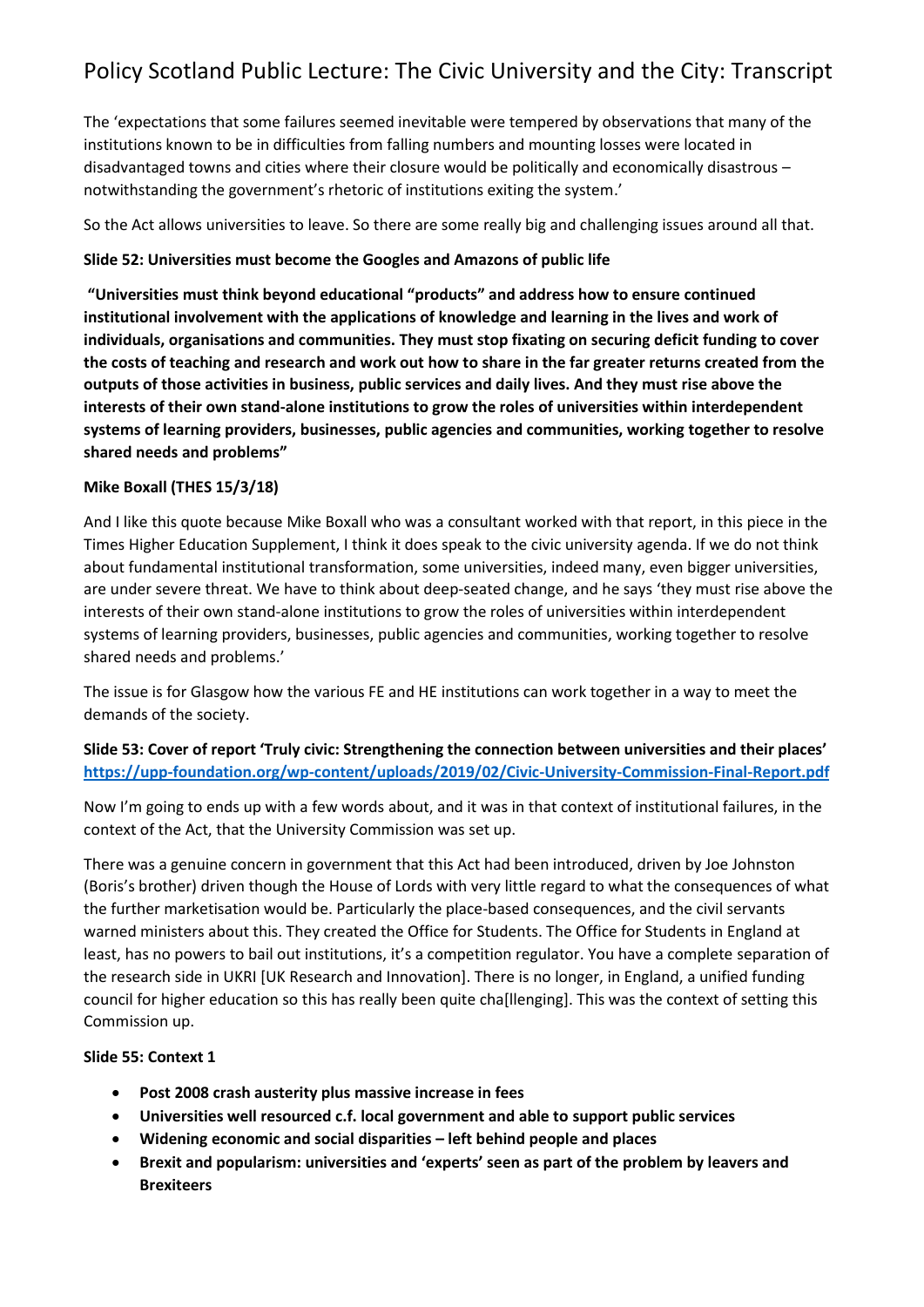- **Vice Chancellors salaries and perceived espousal of left wing causes**
- **Part of the evils of globalisation perceived to have undermined communities**
- **Universities lobbied to remain on grounds of narrow self interest – EU research funding**

So the context was the post-2008 crash which produced austerity and a massive increase in fees.

So we had a situation where universities, post about 2010 onwards had pots and pots of money, pots and pots of money, compared to local government which was facing austerity. And so local government was asking 'What are you guys doing? You're building all these student halls of residences' so the only cranes on the skyline in many cities in England were university cranes.

You've got widening economic and social disparities – left behind people and places.

Brexit and popularism: citizens out there – you just have to read the Daily Mail and popular press, and Michael Gove's comment about 'we've had enough of experts' – and universities and 'experts' seen as part of the problem by leavers and Brexiteers.

Vice chancellors' salaries and the universities' perceived espousal of left-wing causes is in the press all the time, it's the same in US, So popularism and universities – universities are regarded very poorly by the 'electorate'.

We are seen to be part of the evils of globalisation that are perceived to have undermined communities. We are seen as international institutions and we have lobbied – fatal, fatal mistake – universities lobbied to 'Remain' on grounds of narrow self-interest – we want European research institutes; if you look at the submissions, we did not think about the public good ort that Europe was important for all sorts of other reasons.

So we are, our reputation out there with the electorate, including an electoral system which is place-based. OK. It's important. Our electoral system is place-based and if we're going to get the support of politicians we need to have place-based support for universities.

### **Slide 55: Context 2**

- **HEA – greater emphasis on the H.E. market with the possibility of institutional failures in places where a university was an 'anchor' institution**
- **2017 Election and Labour pledge to abolition fees leading to the Augar review**
- **Threat to support for non-core community services if fees are reduced**
- **ONS review of off balance sheet student debt ends myth that H.E is privately funded**
- **Over half university funding comes from the state means that universities will have to compete for public funding and justify what they do in return, not least for their communities**
- **Universities have the capability, opportunity and responsibility to respond to local needs not least to secure public support**
- **Places need successful universities and universities need vibrant and inclusive places**

I've already talked about this - the Higher Education Act - and then what kicked it all and stirred it all up again was the Labour pledge to abolish tuition fees leading to the Augar Review. The consequence of the Augar Review – I don't know exactly how that will play out in Scotland, I haven't done enough thinking about that – but the Augar Review in England means that many universities that do put money into public good will stop spending on it, it will just disappear. And there's lots of evidence coming out from that.

The other thing is that the ONS review of student debt, which was off the balance sheet is now on the balance sheet. Student debt is no longer off balance, its in public expenditure. So half of university funding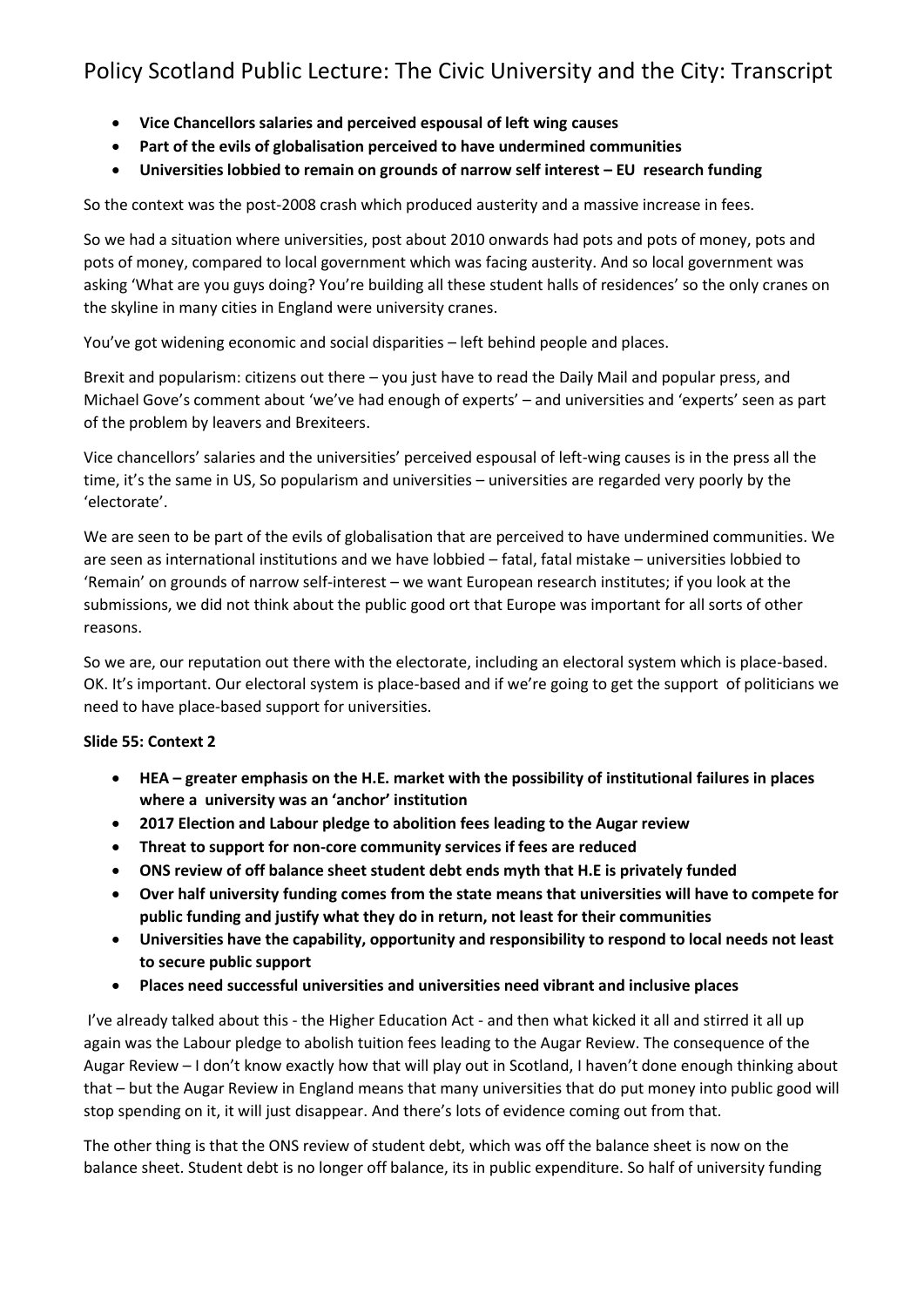comes from the state, so universities will have to compete for funding and justify what they do in return, not least in their community, so increasingly going forward we are competing with the health service.

We have the capability, opportunity and responsibility to respond to local needs not least to secure public support, so it's in part self-interest but we do have moral commitment.

We need our places and our places need us.

#### **Slide 56: Methodology**

- **Focus groups in two cities**
- **UKGOV panel survey in 10 cities**
- **Written evidence and individual university visits**
- **Oral evidence in four cities – Manchester, Nottingham and Sheffield and Newcastle with universities and partners**
- **Themes – industrial strategy, internationalisation, health and well-being, culture**
- **Academic Roundtable**
- **Importance of territorial governance context and austerity in local government funding**

So what we did in this report, very quickly, focus groups, panel surveys, written evidence, oral evidence in cities.

Bob Kerslake, Lord Kerslake, ran it like a select committee going outside Parliament.

We had a number of themes: we had industrial strategy, internationalisation, health and wellbeing, and culture.

I chaired an academic round table, getting academic ideas into it. And we noticed very clearly, how the way in which cities were governed, most of the evolving governance structure, universities sit, in England, in totally different, some are in combined authorities with a mayor, some are only in districts, it's is a mess so that the context is really quite problematic.

#### **Slide 57: CUC Focus Groups and written evidence**

- **"If I was paying out all of that money, I'd want in spent on me, not other people in the city."**
- **"Universities are now just another corporate entity there to make a profit"**
- **"They come, they study, they party, they go"**
- **"Institutions often suffer from a failure to listen. Too often, social action programmes are delivered without listening to key local actors and gaining understanding of the needs of local areas"**

And these are some of what came from our focus groups.

'If I was paying out all of that money, I'd want in spent on me, not other people in the city.' This is individual populations talking to us.

'Universities are now just another corporate entity there to make a profit'

'They come, they study, they party, they go'

'Institutions often suffer from a failure to listen. Too often, social action programmes are delivered without listening to key local actors and gaining understanding of the needs of local area'.

#### **Slide 58: The Civic University: Alive but is it well?**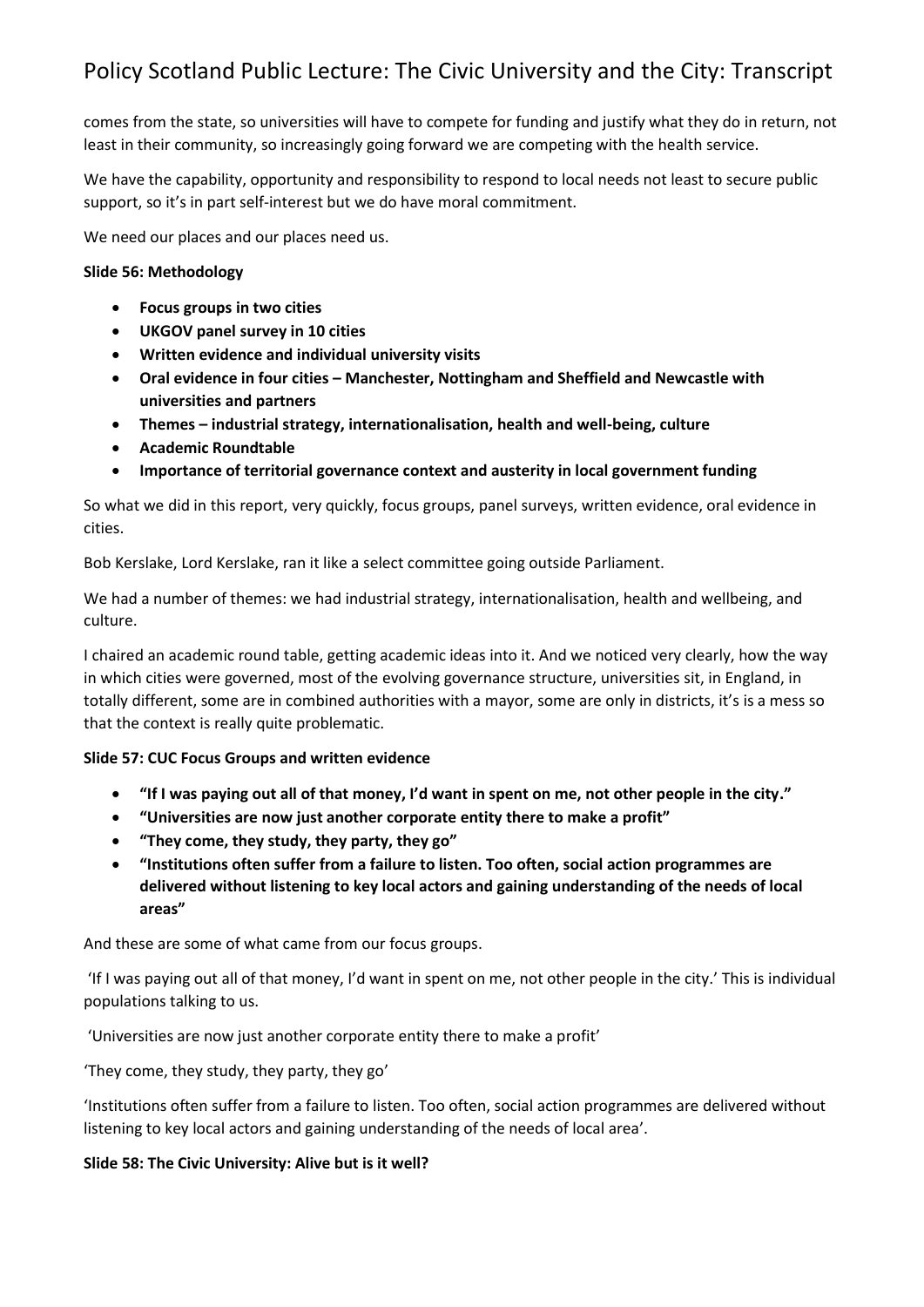- **Lack of local accountability – 'in' but not 'of' the city**
- **Ignorance of local people about the contributions universities make to their community especially amongst less advantaged**
- **Fees for individual student benefit not public good**
- **Lots of bottom up engagement activity but a lack of strategic intent based on analysing and meeting needs of people who grow up, live and work locally, including for lifelong learning**
- **Short-term project funding mitigates against long term trust based collaborative partnerships including all schools and the community and voluntary sectors**
- **National funding silos mitigate against civic engagement: the metrics challenge**

### So what did we find?

In our work, and this is some conclusions from our report, the lack of local accountability of universities to their cities. There was an ignorance of local people about the contributions universities make to their community especially, especially, amongst less advantaged. Fees for individual students were for their benefit – me, me, me, me – not the public good. Lots of bottom up engagement activity but a lack of strategic intent based on analysing and meeting needs of people who grow up, live and work locally, including for lifelong learning.

Short-term project funding - which I have already mentioned - mitigates against long term trust based collaborative partnerships. National funding silos - from the Strengthening Places Fund to UKRI etc etc –

And each of these different funding streams having their own metrics associated with them which creates all sorts of problems.

### **Slide 59: How do universities need to change to be truly civic institutions?**

- **Adoption of a holistic Engagement AND Place Strategy co-created with partners from the public, private and voluntary sectors and other local post 18 educational providers, including procedures for public accountability**
- **Clear internal processes for connecting teaching, research, internationalisation and civic engagement at Executive Board Level.**
- **An institutional framework that supports, recognises and rewards bottom up civic engagement and recognises this as part of normal business including the work of professional services**
- **Development of 'blended professionals' in finance, estates, communications etc. working with a research hub connected to the global discourse on universities and place and like-minded institutions**
- **The locality as a site for co-creation of knowledge and a 'living laboratory'**
- **Establishment of place based university foundation to support local public good actions**

So how do universities need to change to be truly civic institutions?

First, 'adoption of a holistic Engagement AND Place Strategy co-created with partners from the public, private and voluntary sectors and other local post-18 educational providers, including procedures for public accountability.' How are we together accountable to our publics? How do we tell them what we are doing and listen to them?

'Clear internal processes for connecting teaching, research, internationalisation and civic engagement at the executive board level.' That's my civic university model.

'An institutional framework that supports, recognises and rewards bottom-up civic engagement and recognises this as part of normal business including' – very important - 'including the work of professional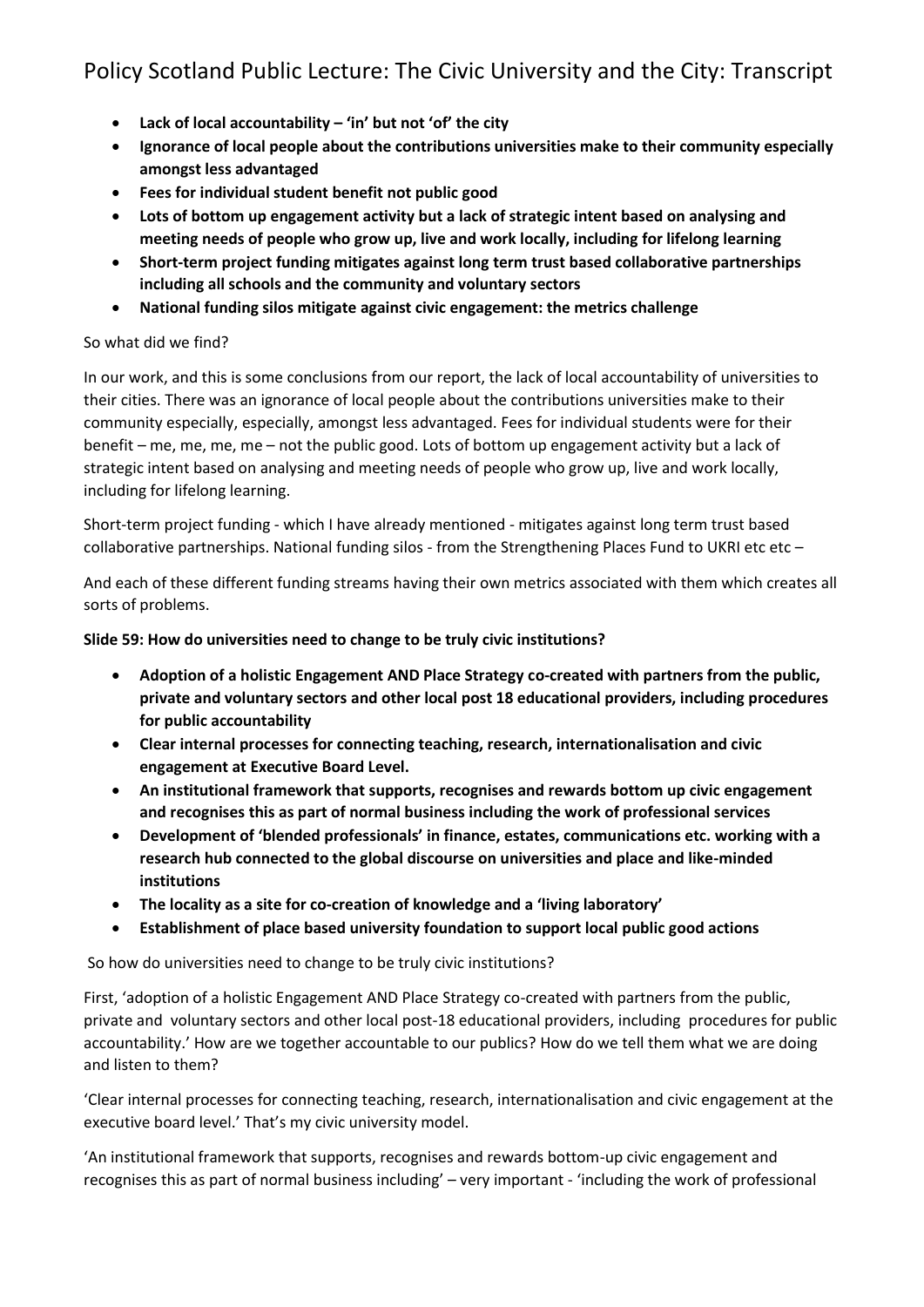services.' Quite often the professional services are in one box, the academics are in another box and there isn't a clear structure for those who go across the two worlds.

These are' 'blended professionals' in finance, estates, communications working with a research hub connected to the global discourse on universities and place and like-minded institutions.' So that 's what we're trying to get, to create.

'The locality as a site for co-creation of knowledge and a 'living laboratory'. Lots of things we could discuss about that.

'Establishment of place-based university foundation to support local public good actions'. That's a very important point. What is emerging in taking this forward is we need to look at the charitable foundations and charitable giving as an important source of funding for this type of activity.

### **Slide 60: CIVIC UNIVERSITY TESTS**

- **A public test: Can people talk about 'our university with pride and awareness? Is civic activity aligned to public wants/needs?**
- **A place test : How aligned is teaching and research to current and future local labour market needs? What populations is the university serving? How local and how diverse including by age)?**
- **How are national T & R drivers/funding being used to meet local needs? (TEF,REF,UKRI)**
- **A strategic test: Can the university define the area it serves? Can it identify how it is linked to local leadership structures? Are plans based on shared analysis, priority setting and impact assessment?**

And we have series of tests in the report, a public test and a place test and strategic test. I'm going to skip over that.

#### **Slide 61: Civic University Commission Final Report Recommendations**

- **1. The Civic University Agreement**
- **2. Measuring and incentivising the success of the civic university**
- **3. Funding the civic**
- **4. Spreading good practise**
- **5. What could be in a Civic University Agreement and how does government support it?**
- **6. Civic Widening Participation and Attainment**
- **7. A resurgence of adult education**
- **8. A focus on recruitment, retention and attraction of public sector staff, especially in health**
- **9. Strengthening local impact alongside international excellence**
- **10. Role models as employer, procurers and brokers**
- **11. Catalysts for local economic growth**
- **12. A broadened strategy and narrative on culture underpinned by University Community Foundations**

We have a series of recommendations, the most important was the Civic University Agreement. And I'm just going to end by saying something about the Civic University Agreement because this university has signed up for it.

### **Slide 62: Civic University Agreements: 53 VCs have committed (incl. Scotland, Wales & N.I)**

**Civic universities should enshrine their analysis and strategy in a Civic University Agreement that is cocreated and signed by other key partners.**

• **Understanding local populations and asking them what they want.**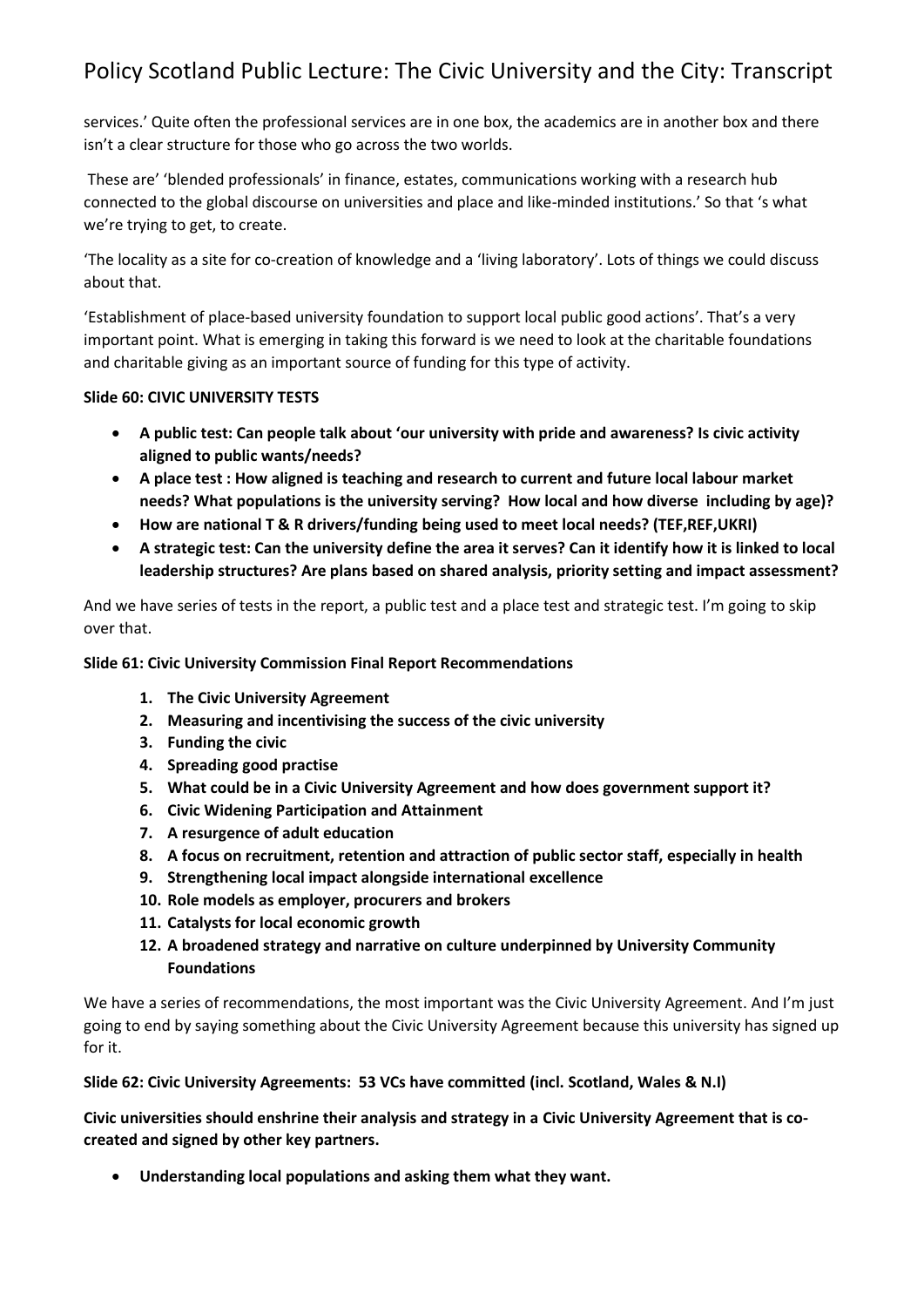- **Understanding themselves.**
- **Working with other local anchor institutions, businesses and community organisations to agree where the short medium and long-term opportunities lie in a given area.**
- **A clear set of priorities.**
- **The output of all this strategic analysis, local engagement and prioritisation will be a clear plan of action. Part of this will include a funding plan.**

Civic University Agreements: 53 VCs including Anton Muscatelli, have committed. A Civic University Agreement should enshrine their analysis and strategy, that is co-created and signed by other key partners. 'Understanding local populations and asking what they want' from the university. 'Understanding themselves.' How are we doing this stuff? How is it organised? How is it resourced? How are we, how are we mobilising ourselves internally?

'Working with other local anchor institutions, businesses and community organisations to agree where the short medium and long-term opportunities lie in a given area.' And that area could be quite small or it could be multiple areas.

'A clear set of priorities.' You can't do everything. What are priorities now? What are the priorities? You have bit it off a step at a time.

'The output of all this strategic analysis, local engagement and prioritisation will be a clear plan of action. Part of this will include a funding plan.' How are we going to resource all of that, is critically important.

### **Slide 63: Developing a framework for Civic University Agreements**

- **Working group of policy makers and practitioners from inside and outside of H.E (LGA, NHS,Arts Council, etc)**
- Online survey of all signatories covering preparation of CUAs what and how
- **Indepth interviews with selection of universities**
- **Consultation forum at UUK July 19**
- **Scoping a support hub to share knowledge and facilitate peer review**

So what we're doing right now, just to bring it completely up-to-date. We've established a group policymakers and practitioners from inside and outside of higher education, Local Government Associations, NHS , Arts Council etc. I'm chairing this group looking at developing a framework, a national framework, including Scotland, Wales and Northern Ireland, a framework for civic agreements .

We've done an online survey of all signatories covering preparation of CUAs. How are you going about doing it, I think Des has filled it in for you, I hope he has.

We're doing in-depth interviews with selection of universities, we have a consultation forum to which all universities which have signed are being invited at UUK on July 19<sup>th</sup> and we're going to scope a support hub to share knowledge and facilitate peer review between universities.

**Slide 64: Cover of Institute for Voluntary Action Research report** '**Working in Space: Collaborative funding in practice. Learning from five case studies'. The text "Place-based funding. By 'place-based funding' we mean targeted investment in defined geographical areas… That is, a package of support - which may compris : multiple grants; particularly large investments; grants and additional activity (capacity building, networking , influencing work) - within a defined place." And "Appendix 1: Place-based funding framework"**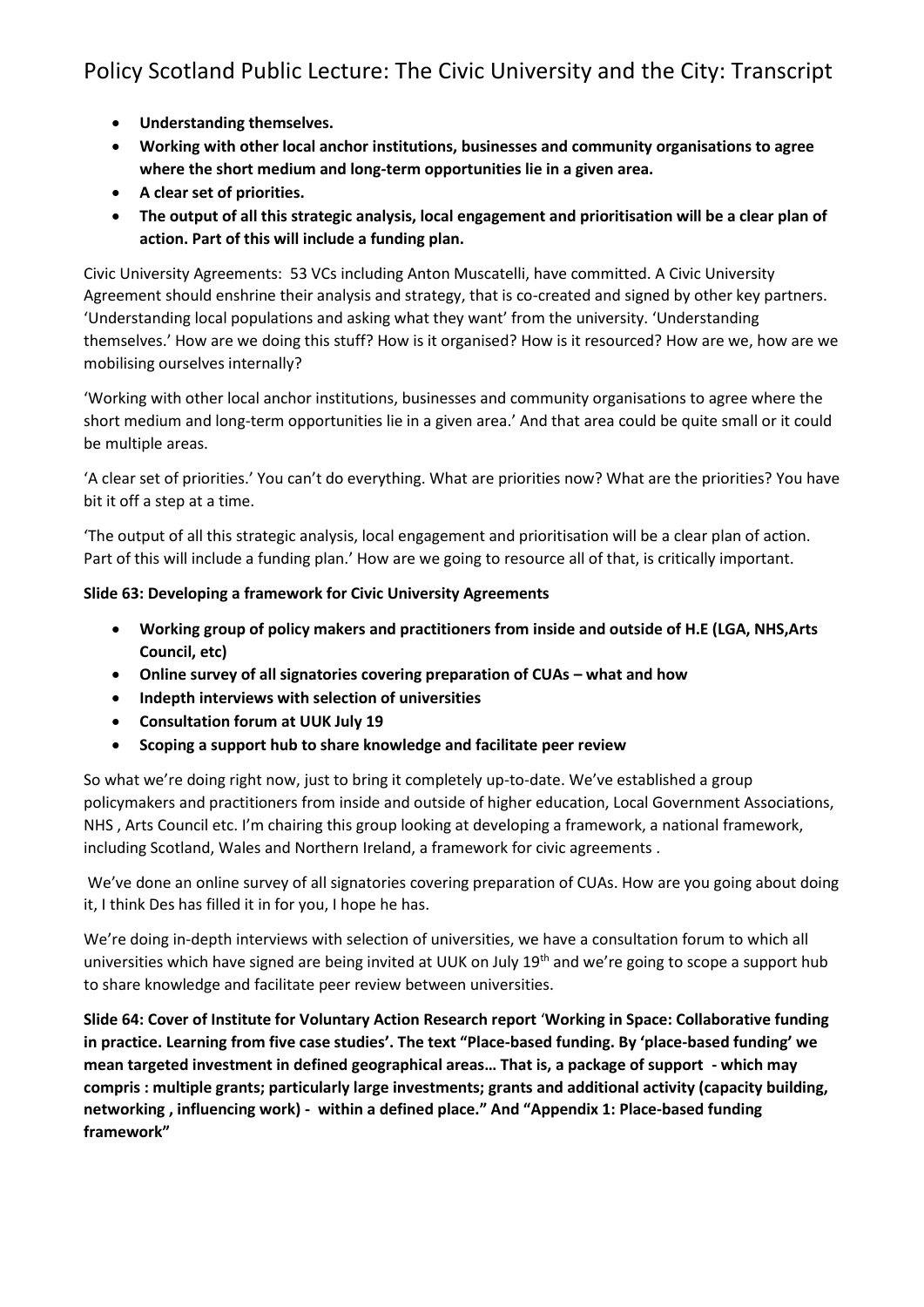And finally, I mean there's a lot of stuff out there about how to do this and this so one I 've just picked on. It's an Institute for Voluntary Action Research. It's a very interesting piece of work, how do you actually do this, what are the tools out there, and how you do this collaborative stuff. And this is an interesting one, it's called the Institute for Voluntary Action Research, and I only discovered it over the weekend.

## **Slide 65: Toolkit questions from the Institute for Voluntary Action Research report** '**Working in Space: Collaborative funding in practice. Learning from five case studies'. What does place mean? Why are you considering, or using, a place-based approach? What contributions are you seeking to make? What is your attitude to risk and uncertainly? What is your position on impact? What is your existing knowledge of the area?**

'What does place mean? Why are you considering, or using, a place-based approach? What contributions are you seeking to make?' It's a set of questions which, I think we need some tools and this sort of work is what's going to inform our framework.

**Slide 66: Toolkit questions from the Institute for Voluntary Action Research report** '**Working in Space: Collaborative funding in practice. Learning from five case studies'. What duration of involvement is required? Where will control sit? What will your role be? Who will you need to work with? What kind of relationships are required? What commitment of staff and trustee time/ effort is needed?**

**Slide 67: Cover of 'Maximising universities civic contribution: a policy paper' produced for the Wales Centre for Public Policy by John Goddard, Ellen Hazelkorn with Steve Upton and Tim Boland. November 2018.**

### **<https://www.wcpp.org.uk/publication/maximising-universities-civic-contribution/>**

Finally, and just from the Scottish perspective, we're trying to embrace the whole of the UK, and its quiet interesting what's going on in Wales. I've been doing a report for the Welsh Government though the Welsh Centre for Public Policy, which is a bit similar to your network here.

Maximising universities civic contribution' – a whole set of guidelines there which is now being taken up by the Welsh Government.

### **Slide 68: Wales Civic Mission Recommendations**

- **1. Develop a strategic vision for the post-compulsory education and training system (PCET)**
- **2. Use institutional compacts as a vehicle to promote civic engagement**
- **3. Develop regional clusters of institutions as key enablers of regional development**
- **4. Strengthen links within the PCET system and across the education system as a whole**
- **5. Use civic engagement as an instrument to promote equity of access to higher education**
- **6. Provide "seed" funding**

And our key recommendations – there might be some case for sharing experience between Wales and Scotland as much of what I've been talking about has mainly been England.

'Develop a strategic vision for the post-compulsory education and training system (PCET)' That's for whole system including lifelong learning.

'Use institutional compacts as a vehicle to promote civic engagement' ie the state has a compact with the university, saying we are going to give you funding for this provided these are the things you are going to deliver. Not a formula, it's a compact. That's used, compacts are widely used in other countries. We eschew them in this country.